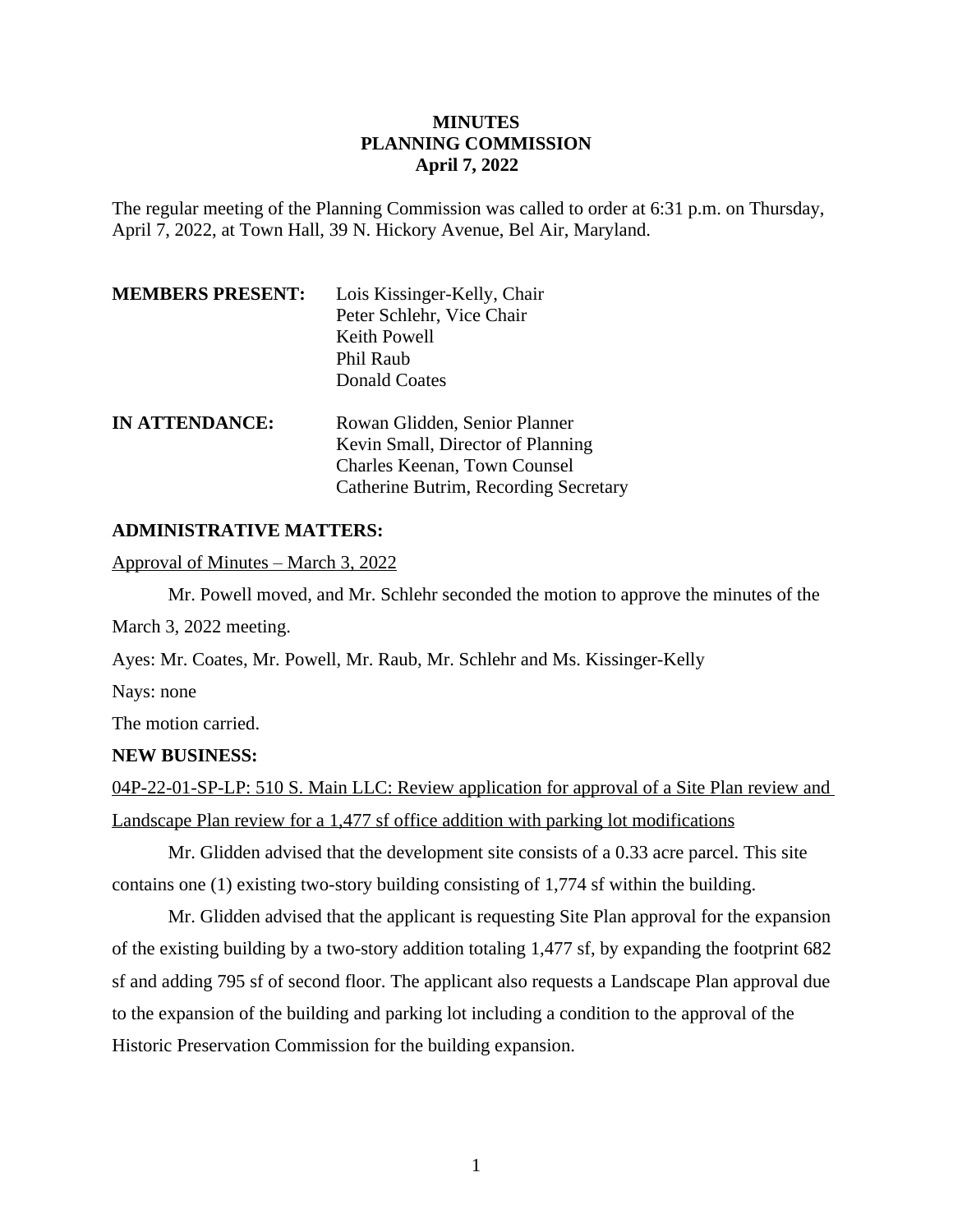Mr. Glidden advised that the property is zoned B-1 (Limited Business), and the existing land use is Professional and Personal Service Offices.

Mr. Glidden advised that the development site adjoins the Main Street Maryland District on the north. The adjoining properties are zoned B-1 to the north and the south. The site to the west is zoned R-2 (Medium Density Residential). The properties to the east are zoned R-3 (High Density Residential). The surrounding properties to the north and south are used as professional offices, and the property to the west is developed as a single-family detached home. The property across Route 924 is Bel Air United Methodist Church.

Mr. Glidden advised that the structure on the site was constructed circa 1920 and was used as a residence. In 1986, the structure was converted to commercial use as a beauty salon.

Mr. Glidden advised that there are no mapped environmentally sensitive areas in proximity to the proposed development.

Mr. Glidden advised that there are residential lots proximate to the rear of the development site. Landscaping is required in accordance with Section 165-55.A. The Historic Preservation Commission (HPC) recommended additional landscaping in their approval of the building modification. The Town's architectural consultant reviewed the proposed building elevations to confirm that they are consistent with HPC approval. The building is designated historic by HPC, and the MD inventory of historic properties number is HA-2066 (Bosley House).

Mr. Glidden advised that there is approximately 74.5 linear feet of South Main Street frontage, equating to a requirement for two (2) major deciduous trees. The residential lot line must be screened by a ten-foot deep buffer yard. The existing landscaping along the rear lot line is to be removed and replaced with a full screen of evergreens. As a condition of approval for the design of the addition, HPC recommended additional landscaping be provided between the building addition and the public right-of-way in order to reduce the visual impact of the addition. This requirement must be reflected on the Final Site Plan.

Mr. Glidden advised that a letter from a qualified traffic engineer was submitted stating that the building addition will generate less than 25 additional peak hour, A.M. and P.M., trips per day and less than 250 average daily trips per day. Therefore, a Traffic Impact Analysis (TIA) is not required.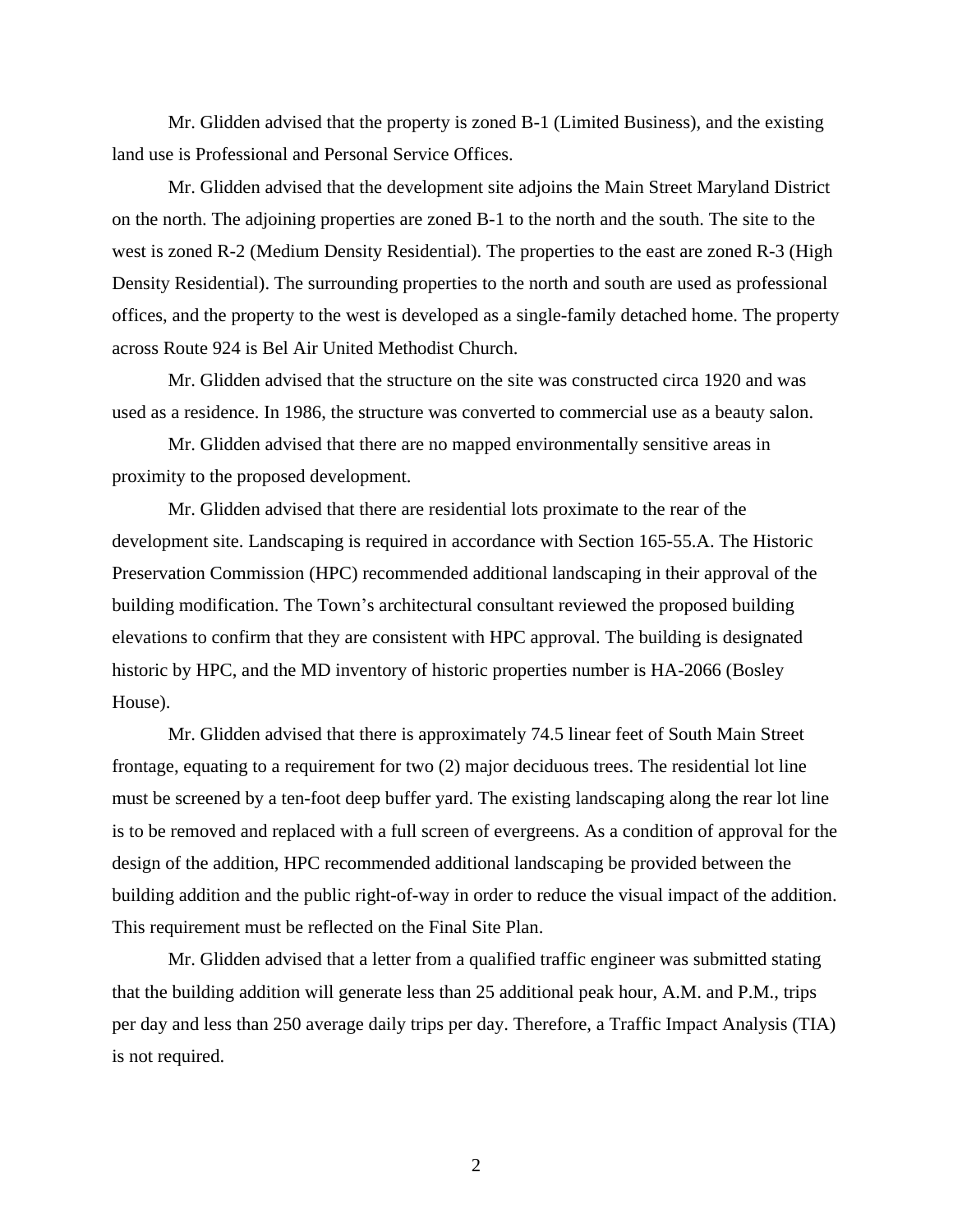David G. Taylor (163 Spruce Woods Court, Abingdon, MD), the engineer for the project, is present for questions from the Planning Commission.

Mr. Schlehr inquired about the type of glass that will be used in the development project. Mr. Taylor advised that the applicant will accommodate the recommendations that were made by the architectural review by Mr. Edmeades.

Mr. Powell inquired about plans for trash disposal. Mr. Taylor advised that no dumpster is proposed as no large volume of trash is anticipated at the site.

Mr. Powell moved and Mr. Coates seconded the motion to approve the preliminary Site Plan subject to the recommendation made in the Staff Report.

Ayes: Mr. Coates, Mr. Powell, Mr. Raub, Mr. Schlehr and Ms. Kissinger-Kelly

Nays: none

The motion carried.

Mr. Schlehr moved and Mr. Raub seconded the motion to approve the Landscape Plan subject to the recommendations made in the Staff Report.

Ayes: Mr. Coates, Mr. Powell, Mr. Raub, Mr. Schlehr and Ms. Kissinger-Kelly

Nays: none

The motion carried.

04P-22-02-SP: Harford County Public Schools: Review application for approval of a Site Plan review for a 108,017 sf replacement school building and reconfigured ballfields

Mr. Glidden advised that the applicant is Harford County Public Schools (HCPS), and the location of the project is 900 S. Main Street/99 Idlewild Street. The development site consists of 61 acres, including Lot #1 of the Subdivision Plat – Board of Education of Harford County and Parcel 0132 on Tax Map 0049. The development site contains four (4) principal existing buildings: the Wakefield Elementary School building, the former Kindergarten building associated with Wakefield Elementary, the Homestead Elementary School building and the Bel Air Middle School building. There are several accessory buildings associated with Bel Air Middle School. The principal Bel Air Middle School building appears to have a footprint of approximately 156,500 sf. The existing one-story buildings associated with the Homestead-Wakefield Elementary School total 113,332 sf. The single proposed two-story replacement building will contain a total floor area of 108,017 sf.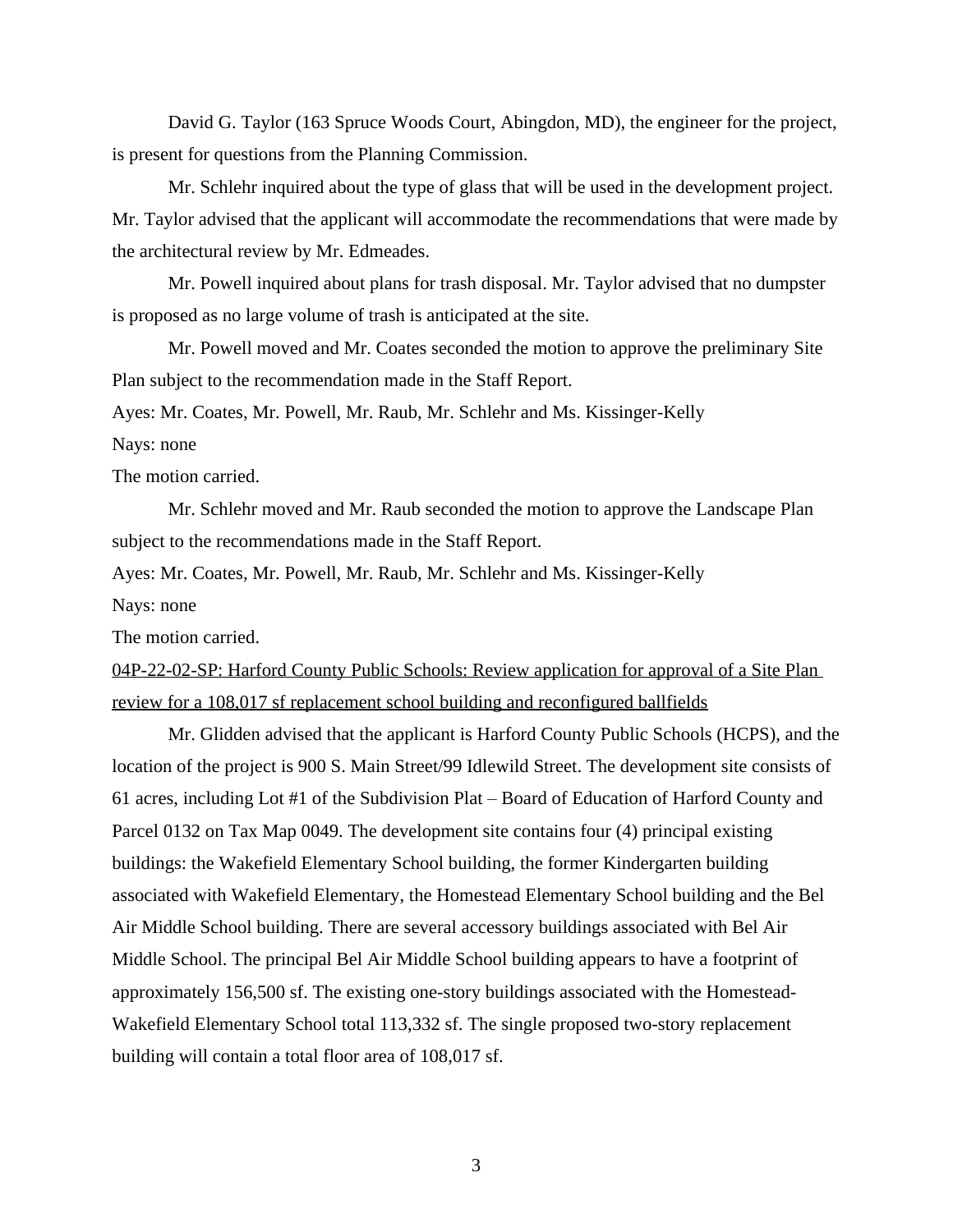Mr. Glidden advised that the applicant is requesting a Site Plan approval for the redevelopment of the site by demolishing the three (3) elementary school buildings and constructing a single two-story elementary school building along with the relocation of the two (2) ballfields currently on the southern portion of the site. The applicant also is requesting approval of a Landscape Plan associated with the redevelopment of the elementary school site.

Mr. Glidden advised that the property is zoned R-3 (High Density Residential), and the existing land use is Institutional: Educational. Within the Town, the adjoining property to the northwest is Bel Air High School, zoned R-3. To the northeast, the properties are zoned B-1, R-O and R-2 with a variety of residential and commercial uses. To the southwest, the properties are zoned B-3 and R-3, including an assisted-living residence community (Parkview at Bel Air), a rental townhome development (Wakefield Manor), and a Harford County Government-owned and -operated activity center (McFaul Activity Center). The southeast boundary of the site is the Town municipal boundary limit. Therefore, the zoning to the southeast of the site is established by Harford County. The adjoining single-family detached home neighborhood (Wakefield Meadows) is zoned R-2 (Medium Density Residential).

Regarding the Comprehensive Plan, Section 165-118.A. states "General requirements. General requirements for site and subdivision plans include: (1) The site plan and/or subdivision plat shall conform to the currently adopted Town of Bel Air Comprehensive Plan…" Section 265 Adequate Public Facilities, subsection 265-3 Necessary Improvements, establishes the requirements for "any applicant changing a use constructing or expanding residential, commercial, institutional or industrial properties or buildings shall be responsible for the cost of providing necessary improvements for water, sewerage, drainage facilities and transportation improvements, other improvements, including land and easements, located off site of the development but necessitated by the development. The analysis shall be reviewed and approved using the Harford County Water and Sewer Master Plan, Harford County Water and Sewer Design Guidelines, Bel Air Development Regulations, Community Facilities Element of the currently adopted Comprehensive Plan and Capital Improvement Program (CIP) as a basis for review of proposed improvements."

The 2022 Bel Air Land Use Plan shows the development site is designated High Density Residential. The 2022 Bel Air Transportation-Vehicle & Transit Plan requires the extension of a public road from W. MacPhail Road where it intersects with S. Atwood Road across this project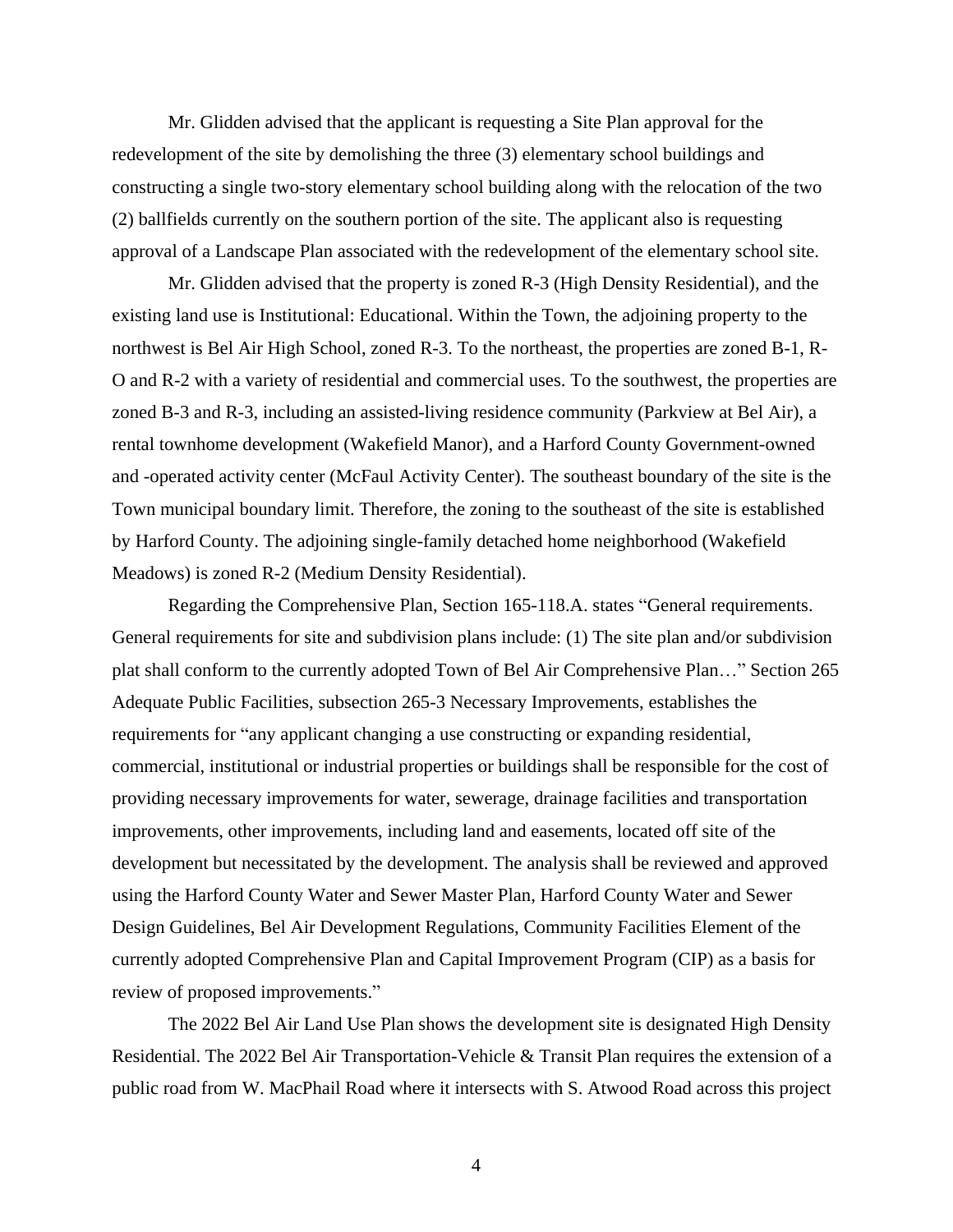site to connect with E. MacPhail Road at its intersection with MD Route 924. The 2022 Bel Air Transportation-Bicycle & Pedestrian Plan requires the extension of a publicly accessible bike route and pedestrian connection from W. MacPhail Road where it intersects with S. Atwood Road across this project site to connect with E. MacPhail Road at its intersection with MD Route 924. The 2016 HarfordNEXT Comprehensive Plan for Harford County anticipates, through an update to the 2013 Bicycle and Pedestrian Master Plan, a shared use pathway connecting through both the project site and the McFaul Activity Center property from E. MacPhail Road to W. MacPhail Road. The 2013 Bicycle and Pedestrian Master Plan includes a recommendation for a study for a potential bicycle/pedestrian path through the school campus.

Mr. Glidden advised that the Wakefield-Elementary School primary building was built in 1958. The addition of the Kindergarten building was constructed in 1967. An addition for a media room was constructed in 1996. The building currently used as Bel Air Middle School was built in 1966 with expansions in 1967, 1968, 1995 and 2011. The Homestead Elementary School building appears to have been constructed and opened in 1966. A Special Exception was granted by the Board of Appeals for 3,400 sf expansion of the Homestead building for a media center, which was constructed in 1997. Permits for three (3) temporary educational buildings made up of connected portable classroom buildings were issued March 22, 2022 as part of this project.

Mr. Glidden advised that water is provided by Maryland American Water Company. Sewerage is connected to the Town of Bel Air sewer system.

Mr. Glidden advised that the site is currently accessible for vehicles via Idlewild Street and a private driveway, Hunsinger Way. The Comprehensive Plan – Road Classification Map classifies S. Main Street as a Principal Urban Arterial and Idlewild Street as a Local Street. Hunsinger Way is neither a public or private road and remains unclassified.

Mr. Glidden advised that a Traffic Impact Analysis (TIA) is required for this project. The initial submission was received on December 29, 2021. After thorough review, a comment letter dated January 25, 2022 on the initial submission was sent to the applicant. A revised study was received on March 3, 2022. This study report is still under review by the Town of Bel Air, Harford County and MD State Highway Administration (SHA). Required modifications to the site access at S. Main Street / E. MacPhail Road intersection will require SHA permits. Students arrive at the elementary and middle school sites by school bus, private vehicles, bicycles and walking. Faculty and staff arrive by private vehicles, bicycles and walking.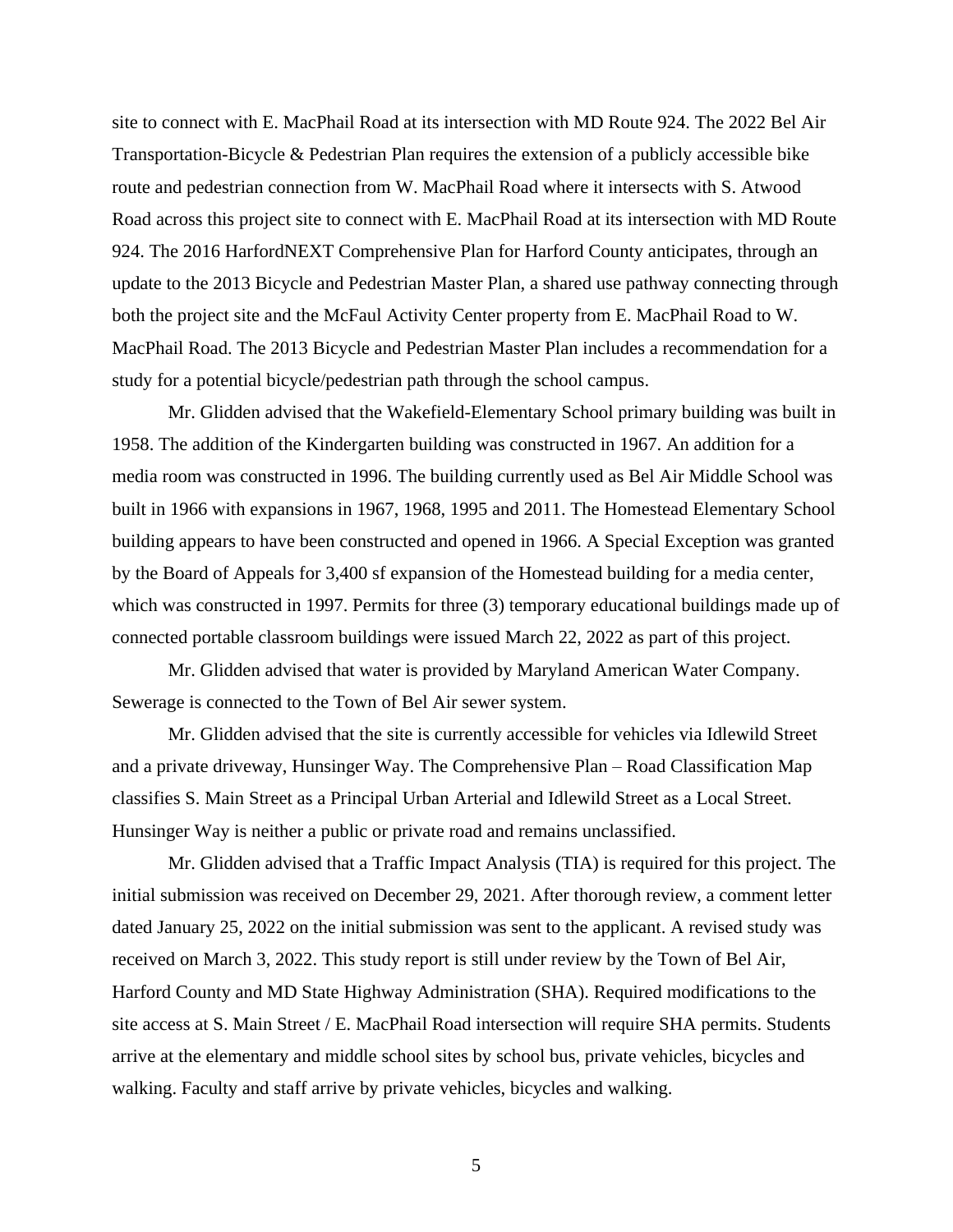Mr. Glidden advised that the site has been developed for over 60 years. The site is generally sloping down from the S. Main Street boundary toward a broad swale just south of the Bel Air Middle School building. There are moderate slopes, less than 15 percent nontidal wetlands, a piped stream channel, specimen trees and existing forest on the site. A piped stream channel is at the center of the swale. The pipe discharges on the site in an area identified as jurisdictional nontidal wetlands. This unnamed tributary to Plumtree Run then leaves the site and crosses the adjacent Wakefield Manor property as a daylighted stream. Current Town of Bel Air policy is to daylight piped streams if possible. A joint permit from US Army Corps of Engineers / Maryland Department of Environment for disturbance to nontidal wetlands will be necessary to impact the nontidal wetland area and associated buffers. There is jurisdictional forest on the site. A Forest Conservation Plan was submitted along with the Site Plan application and is currently under review. In accordance with Section 216-13.D and Section 216-21, an administrative variance is required for removal of any of the 74 specimen trees as by Code each specimen tree is a priority for retention. The 2022 Bel Air Sensitive Area Plan identifies tree cover on the site in significant volume enough to function as a forest. The plan also identifies the partially buried tributary that crosses the site near to the existing Bel Air Middle School as an opportunity to daylight this tributary in order to improve water quality in Plumtree Run and to reduce the chance of backwater flooding on the upstream end of the pipe. The Concept Stormwater Management (SWM) Plan was submitted and received approval. The Site Development SWM Plan is under review.

Mr. Glidden advised that the plan has proposed site lighting, which must be directed down and away from residential properties proximate to the development site. The applicant has submitted a landscape plan for the development site. A public art amenity is required, which will require approval by the Cultural Arts Commission.

Mr. Glidden advised that the performance standard that all outdoor play areas be located at least 25 ft from any adjoining lot has not been satisfied with regard to the proposed Kindergarten playground.

Mr. Glidden advised that architectural elevation renderings in color of all sides of the proposed building is required for reviewed per Section 165-118.A(6). The applicant submitted elevations for review by the Town's architectural consultant.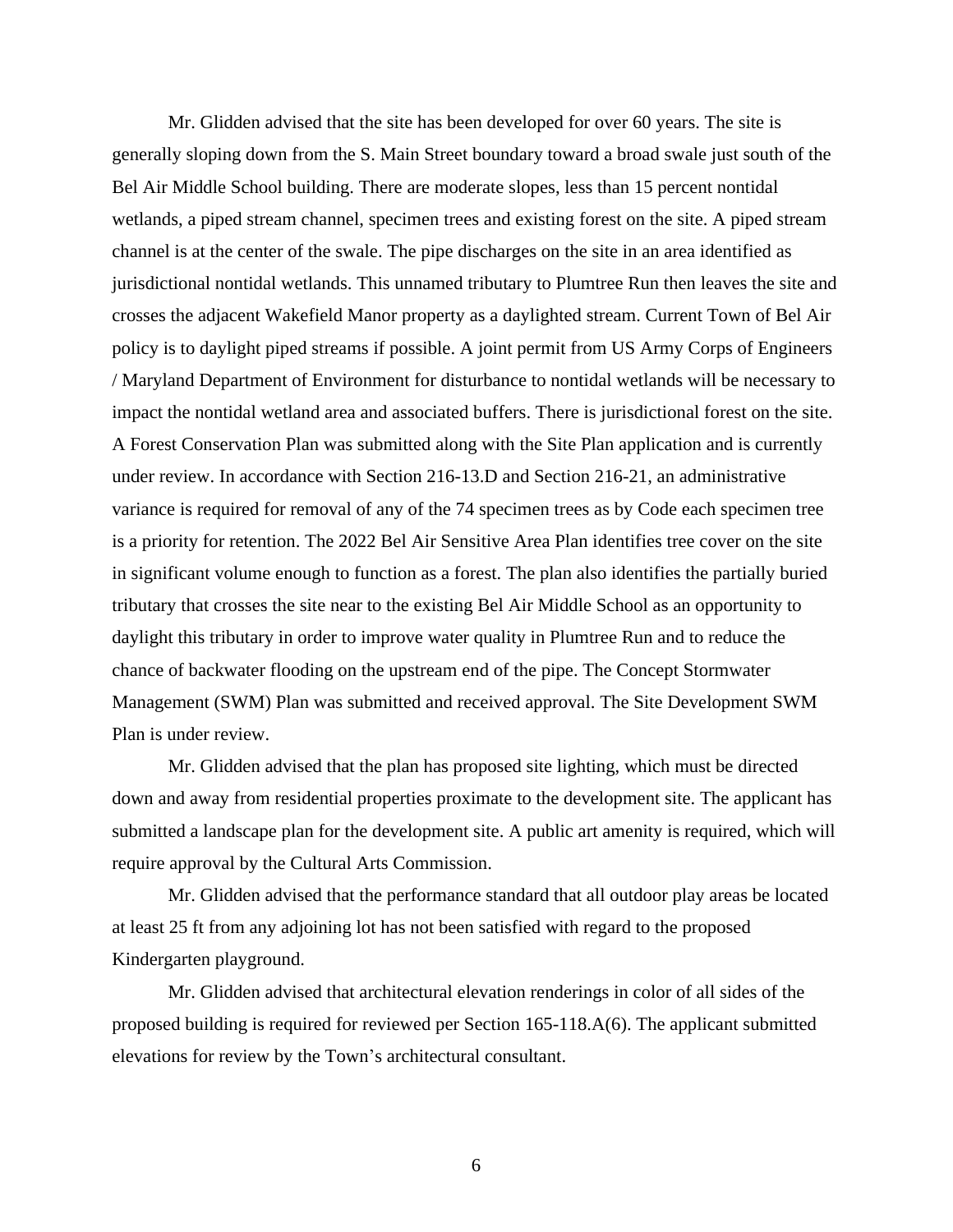Mr. Glidden advised that relocation and reconstruction of the ballfields are required due to the relocation and consolidation of the existing buildings into a one-story building.

Mr. Glidden advised that street trees are required along the 85 linear ft of S. Main Street frontage. Buffering from the adjoining single-family detached home lots around the site requires 1,585 linear ft of 25 ft deep buffer-yard. With 247 proposed parking spaces, the Parking Lot Interior Tree requirement is 25 major deciduous trees. Section 165-59.B(2) requires the landscape area shall equal or exceed 8 percent of the interior area of a parking lot.

Mr. Glidden advised that the northeast face of the proposed building appears to be the service area. Included in this area is the dumpster area, which will have three (3) dumpsters.

Mr. Glidden advised that a TIA was submitted in December 2021 and March 2022. The results state that none of the studied intersections require any improvements and none of the approaches to these intersections require any improvements, but the Town's observations do not support those positions as significant queuing of cars and buses has been noted during arrival and departure times. An additional exit lane of traffic at eastbound Hunsinger Way would allow for more efficient flow of traffic. Utilizing a temporary drive for construction traffic through McFaul Activity Center to W. MacPhail would allow for a dedicated construction entrance. This same driveway could be converted to a public road connection as part of the required public crossroad.

Mr. Glidden advised that the Comprehensive Plan requires a public road extension of W. MacPhail Road to replace the 280 linear ft of private drive. Widening of the paving along with striping to allow for a designated left turn lane from the through/right turn traffic lane is recommended to improve safety and allow for more queuing along the strip leading from the campus to the public road intersection. Addition of a sidewalk along the southern side of the road extension also will improve pedestrian access to pedestrians traveling along S. Main Steet from communities to the south, east and north. When a connection road is incorporated into the renovated campus, significant improvement in travel time for any health emergency at the school would benefit students, faculty, staff and anyone using the recreational fields and gymnasium. The traffic study does not address that the two (2) schools would have only two (2) points of egress during an emergency situation.

John Boling (8 Plateau Road, Baltimore, MD) the Town's traffic consultant, advised that several issues from the TIA need to be addressed. He advised that the connection of E. and W. MacPhail Roads would help the Town's internal circulation. Safe Routes to School, which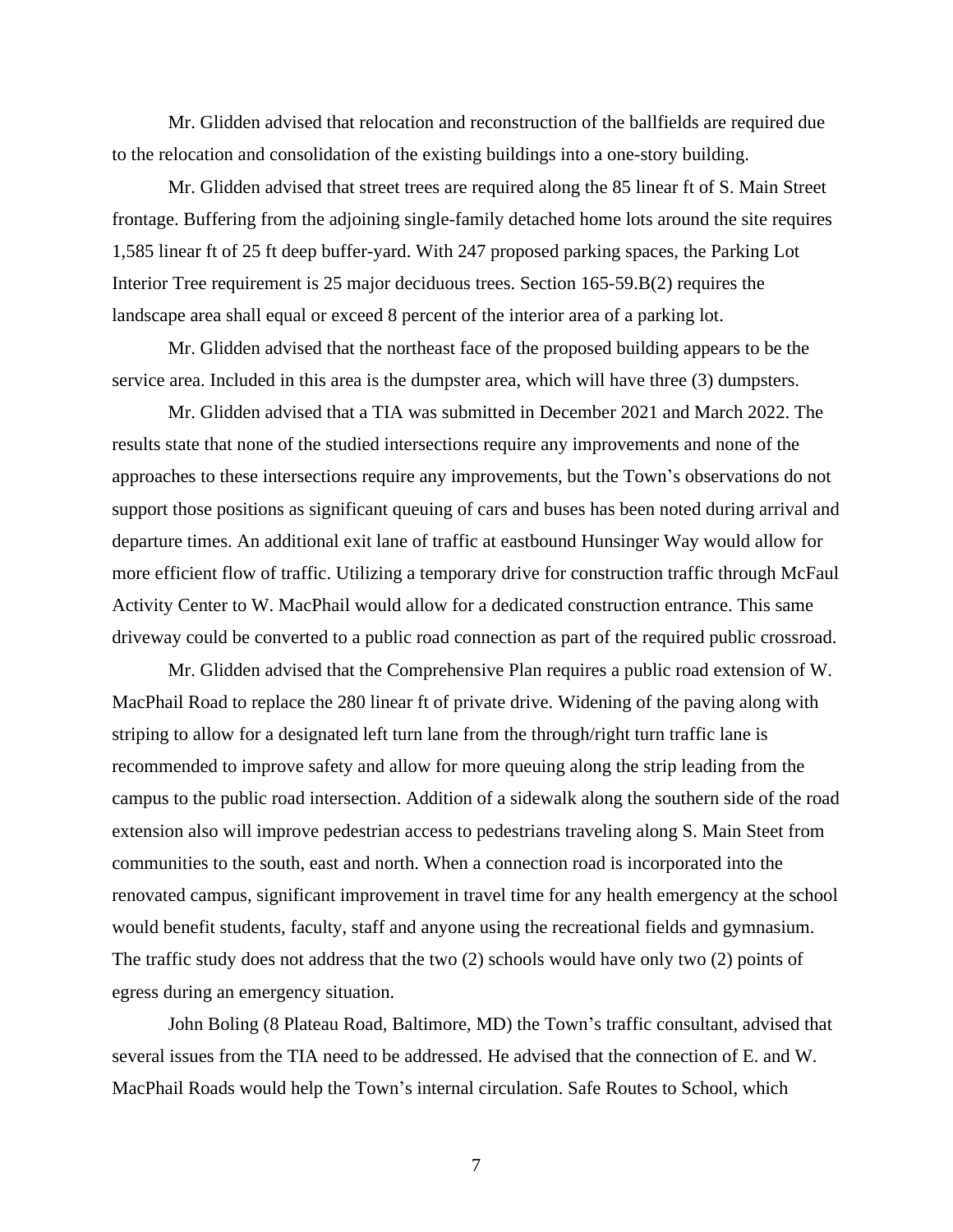requires connections for children to walk to school, was not addressed as HCPS did not feel those connections were needed since many students ride buses to the school. A connection from the west side of the campus to Atwood Road would allow students from the west side to get to the campus and would allow access for emergency vehicles.

Mr. Glidden advised that the Preliminary Site Plan, Preliminary Landscape Plan and Preliminary Forest Conservation Plan were submitted on March 10, 2022. Detailed comments are provided in the appendix to the Staff Report.

Mr. Glidden advised that a Subdivision Plan is not proposed with this application. However, as part of the public road connection, a subdivision of Parcel 132-TM49 would be required to create the public right-of-way.

Missy Valentino (102 S. Hickory Avenue), facilities planner at HCPS, advised that in 2007 an initial scope study was begun for this project, and it found that the school buildings were in diminished conditions. There were safety and security concerns, inadequate spaces for educational needs and a 40' elevation separating the Wakefield building from the Homestead building, which makes management of the buildings much more difficult. Due to funding constraints the project was deferred.

Ms. Valentino advised that a revised scope study was completed in 2019-2020. Recommendations approved by the Board of Education were to replace buildings with a single 1,100 capacity building on the site of the current Wakefield building with the expectation that the future John Archer facility would be located on the Homestead site. This is now a top priority for HCPS and the community it serves. This is an \$82.5 million project to replace the over-capacity three-building elementary school.

Ms. Valentino advised that the construction documents were submitted and approved by the State on 3/23/22, and the bid opening is scheduled for 4/21/22. This project is on schedule for school opening for the 2024-2025 school year. The current review and approval timelines are critical to keep the project on schedule and on budget.

Ms. Valentino advised that HCPS has participated in multiple meetings with the Town to discuss the potential connector road across the campus. Ms. Valentino advised that Mr. Brown has met with Mr. Bane and the two have committed to work together to complete a regional study to determine the needs for the road. The study will include a Town-led stakeholder group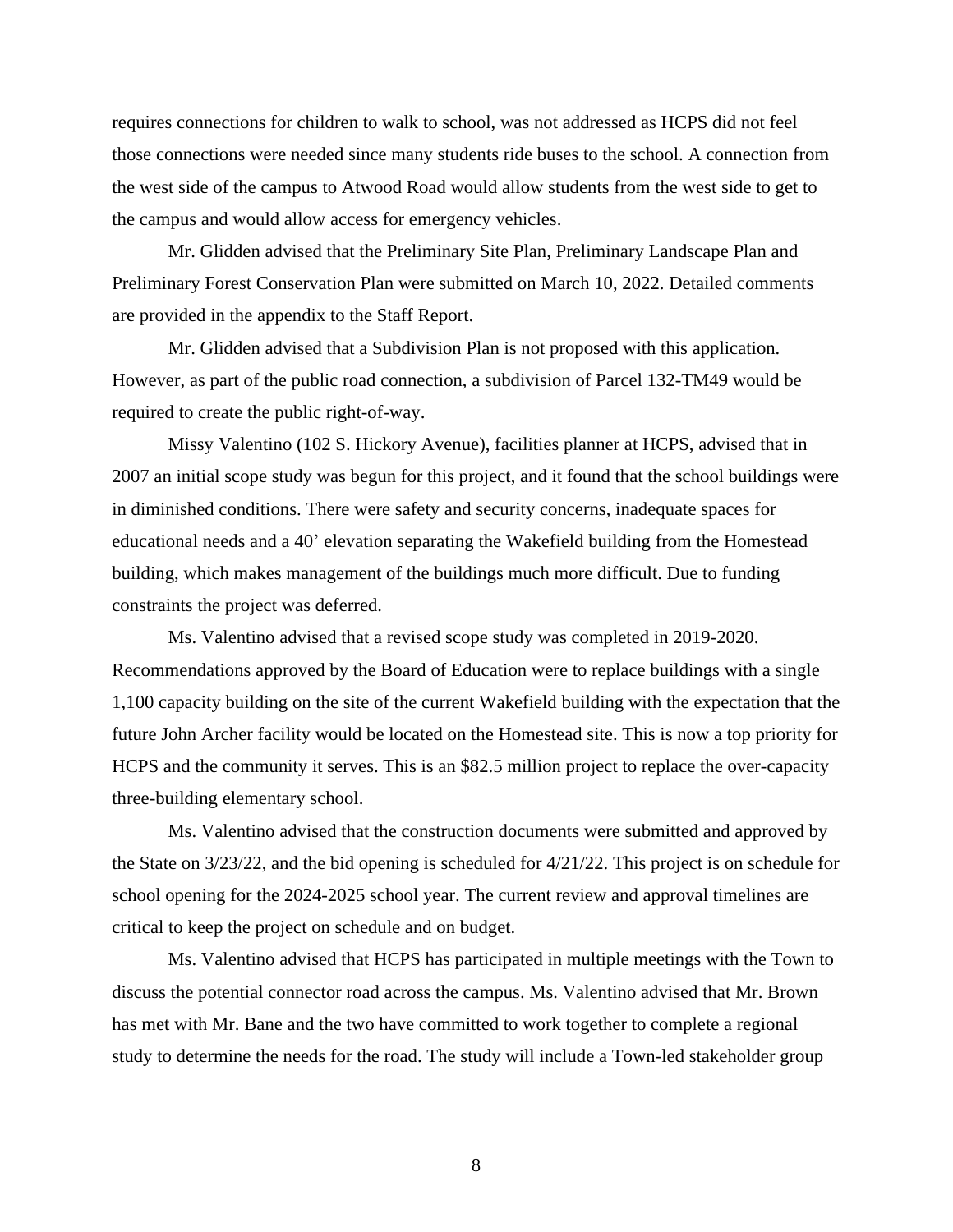to evaluate all the needs of the stakeholders and to determine how to address the concerns and provide the best outcome for all the communities that HCPS serves.

Ms. Valentino advised that the first step for HCPS property transfer, required by the State, is for the superintendent of HCPS to determine that HCPS no longer needs the property for school use. The information is then presented to the Board of Education to determine if the property is in excess. Next, a submission would be made to the State for a transfer of property to the MD IAC, and if approved, the property would be turned over to the Harford County Government. The Town would then work with Harford County to determine the next steps to obtain the road. Ms. Valentino advised that Havre de Grace Middle and High School initiated a property transfer over a year ago that is still under IAC review.

Ms. Valentino advised that HCPS is committed to working with the Town to come to a resolution, and HCPS is very excited to provide the community with a much-needed new school facility.

Peter Soprano (322 Esther Drive, Forest Hill, MD) stated that HCPS stands by the TIA for this development. There are several issues on the site that will be addressed at the stakeholders meetings. HCPS wants to continue that discussion and looks forward to working out the details of the connector road.

Mr. Soprano reviewed the Site Plan. The two (2) properties in red are bifurcated by existing easements owned by BGE and Harford County Water & Sewer. The BGE easement contains approximately 10 utility poles that could be impacted by a connector road. There is a 16" water main that is a main distribution line for the County, and Harford County Water & Sewer wants to avoid disruption or relocation of that line at all costs. The existing bioretention facility is just north of that property line, and a joint permit from MDE and the Army Corp. of Engineers will be required to disturb and retrofit that area as HCPS plans to do. On 8/31/21 the design team and HCPS met with MDE and the Army Corp. of Engineers on site and confirmed that this area and the downstream channel of the existing bioretention area did not require any renovation.

Mr. Soprano advised that existing wetlands are on the site as well as a tributary. They did look at expanding the existing stream because of the depth of the storm drain line and the adjacency of an existing sanitary line and the outfalls required for the development; and it is not possible to daylight that storm drain any sooner in the existing conditions.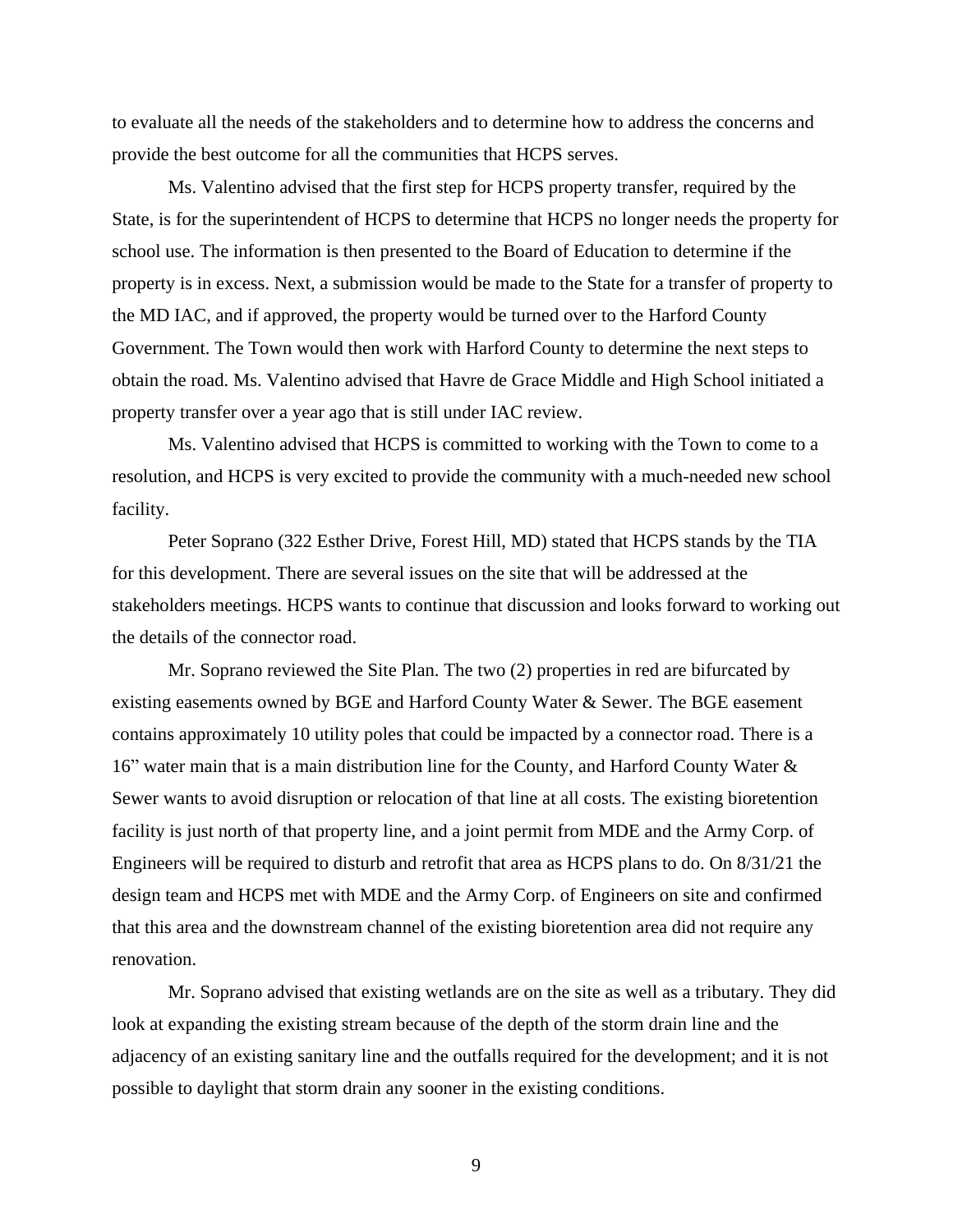Mr. Soprano advised that the proposed development combines three (3) existing buildings into one safe and secure building. The proposed footprint is 180,000 sf with floor area of 141,000 sf.

Mr. Soprano advised that there is a separate bus drop-off loop and separate parent dropoff loop on the other side of the Wakefield building. There are proposed and existing sport courts to remain on the lower field of the site.

Mr. Soprano advised that there is a substantial grade change between the sites. There is 40' of elevation change between them, and this creates significant hardship for providing a connector road as shown in the Comprehensive Plan.

Mr. Soprano advised that there are approximately 18 SWM facilities, and one is an underground retention chamber located in the parking lot adjacent to the new fields.

Mr. Soprano advised that there will be ADA accessibility, provided by ADA ramps, between the upper portion and lower portion of the site.

Mr. Soprano advised that two (2) regulation-size fields will be installed. Much landscaping will be installed in this project. Residential buffers are required on the site's south edge and west edge. There will be the proper amount of tree islands and plantings according to the Code. There will be an 8' wide park trail around the entire campus.

Mr. Soprano advised that the service yard area will have a motorized sliding gate that will be chain link with privacy slats for the required opaque view. There will be two (2) parking spaces and a generator, a clearance area and three (3) dumpsters. There will be two (2) loading docks that are 3' in height.

Mr. Soprano advised that there will be an emergency egress gate installed with an internal emergency push bar. Access to the gate will be provided by a key card accessible only to HCPS facilities management and staff.

Mr. Soprano advised that the new playground will be moved to be at least 25' away from residential properties and 25' from the adjacent commercial property. The playground will provide noise buffers with a 4-5' retaining wall fence and plantings.

Mr. Soprano advised that Phase 1 of construction is occurring now with the intent to provide three (3) temporary classroom buildings and get Wakefield prepped for demolition.

Mr. Soprano advised that Phase 2A consists of full demolition of the Wakefield building and construction of the replacement school.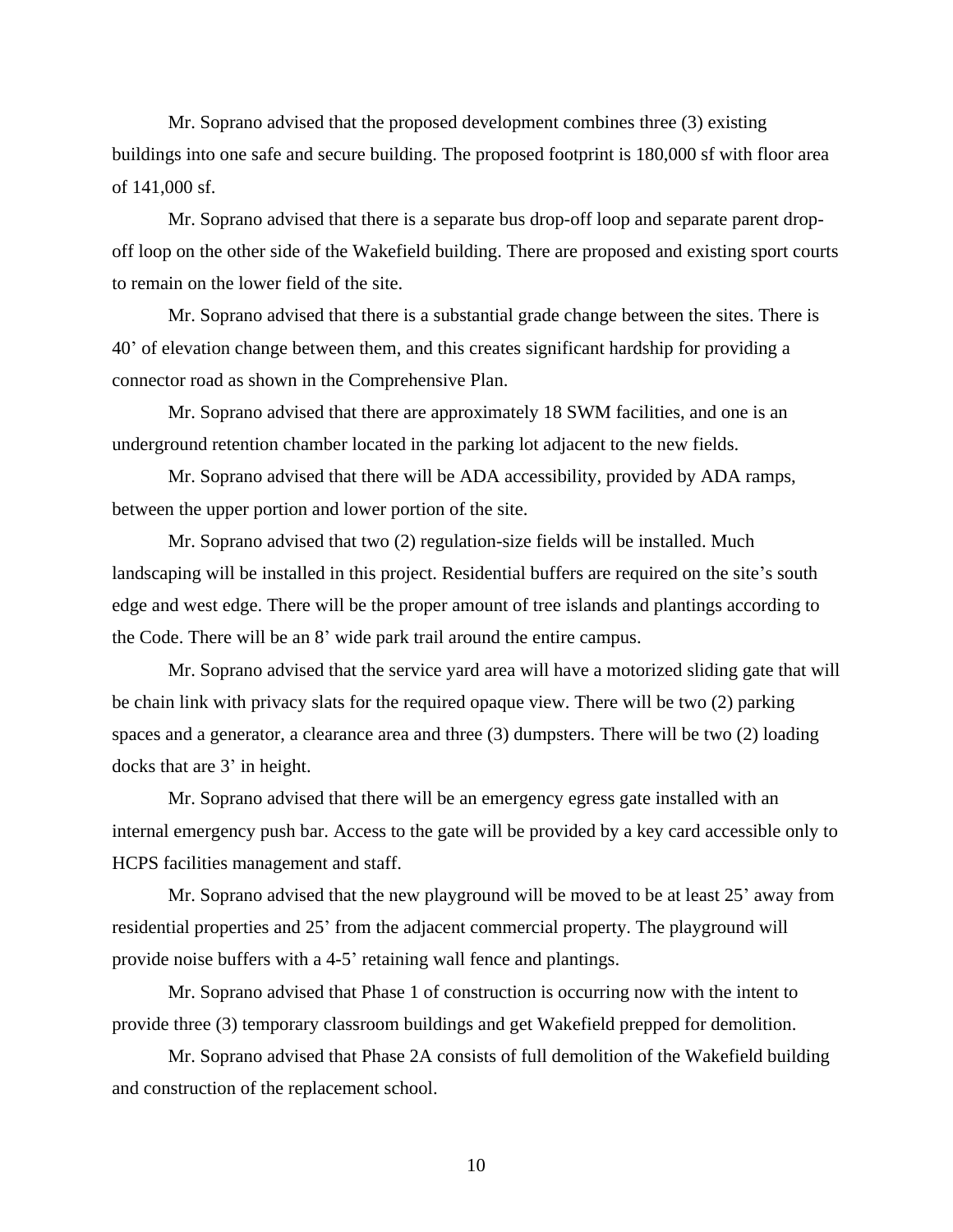Mr. Soprano advised that Phase 2B depicts the full project complete with the U&O granted and the fields, parking lot and remaining SWM facilities under construction.

Mr. Soprano addressed some of Mr. Edmeades comments by noting that the setbacks were met. One of the specific provisions of the Code did not meet the setback; however, they believe that to be specific to single-family dwellings, which does not apply to this site. HCPS will work with the Town to address Mr. Edmeades comments.

Mark Banta (10221 Wincopin Circle, #210, Columbia, MD) of Banta Campbell Architects, Inc., advised that he just read Mr. Edmeades comments on Tuesday morning and addressed some of those concerns. He advised that ideally he would like to have a smaller footprint, but there is nothing that should be on the second floor other than the 3<sup>rd</sup>, 4<sup>th</sup> and 5<sup>th</sup> grade classrooms. Mr. Banta advised the site is very narrow, and there is no way to expand with the BGE and sewer easements.

Mr. Banta advised that bus and parent drop-off are ideally located because access to the school is from Route 924.

Mr. Banta advised that noise complaints are from the surface area, which was placed to the north away from the residential area, and the bus loop is to the north and west. There is a buffer of playground between the bus loop and residential area. The proposed building is 8' closer to the parking area than the current building.

Mr. Banta advised that Harford County has required that all mechanical systems on the roof are under a penthouse. The color of the material will be lighter and more sky-like, but the rendering makes it look black, which is not what is intended.

Mr. Banta advised that there is a lot of movement through the building with tall entries, sloped rooves and clear glass entries and several recessed areas. He noted that the new building will be very welcoming to the students. The brick was chosen to be the same or very similar to the bricks at BAHS. Accent bricks will lighten the load as they go higher. The windows are 6' tall and 8' wide and 3' above the floors. The color of the administration area is lightened with stone-like material in off-white to make it more welcoming as students are dropped off.

Mr. Coates inquired if the security will be similar to BAHS. Mr. Banta stated that it is similar with visitors coming to the main entrance, being stopped, proceeding to administration and then, if allowed, proceeding to the hallways.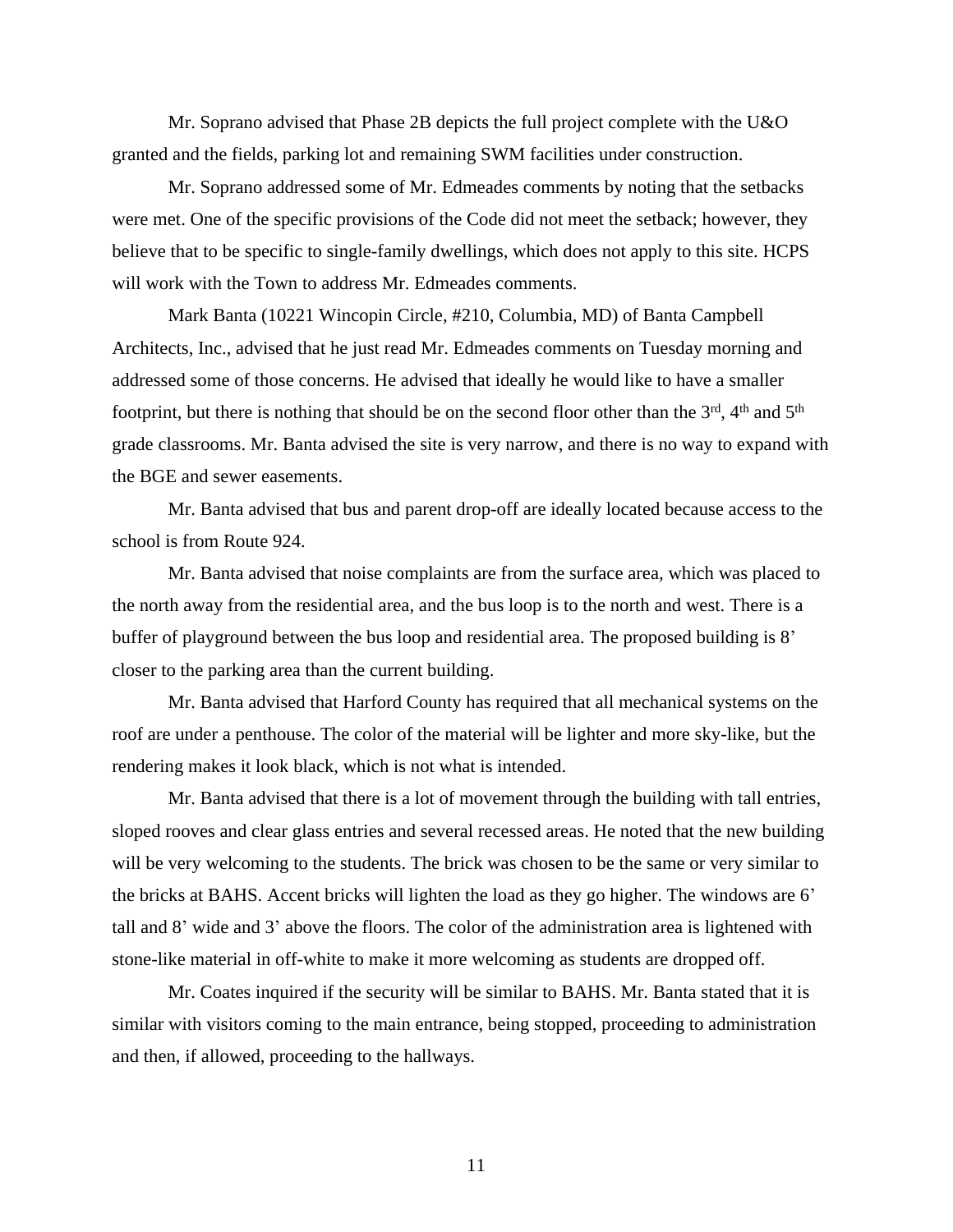Chris Cook (107 Wagner Way, Forest Hill, MD), principal at Bel Air Middle School (BAMS), advised that BAMS is the off-site evacuation center should students need to leave campus.

Cornell Brown (1906 Kenway Road, Towson, MD), assistant superintendent of operations at HCPS, stated that he is actively in communication with the Town and that the superintendent of HCPS is committed to working with the Town to ensure they work as collaborative stakeholders to evaluate and mitigate concerns. He and Jesse Bane have agreed to co-chair a stakeholders group consisting of Town representatives, Board of Education representatives, police, hospital representatives and EMS to come up with the best solution for the campus.

Mr. Raub commented that it is way past time for a new school, but it is a longstanding goal of the Town to connect East and West MacPhail Roads. It is important that this approval will ensure that this road will exist, and it will be followed up by a Subdivision Plan to complete the road. Mr. Raub questioned what the schools would do if there was an active shooter or medical emergency. He advised that this is an opportunity to improve the flow of traffic in Bel Air.

Mr. Brown advised that McFaul Center is a stakeholder that will come to the table, and they will discuss how to manage the project on the site with a driveway. Mr. Raub advised that the Planning Commission's role tonight is to embrace a road connection and put that as a condition of approval.

Mr. Schlehr addressed Mr. Banta about Mr. Edmeades comments and concerns about the setback and the articulation of the façade. Mr. Banta advised that his client is HCPS and that many design elements cannot be shown in the Site Plan. It is going to be difficult to add more glass to the building with the budget. Mr. Banta advised that he can change brick and colors, but he can't change doors and openings.

Miss Valentino advised that this is one of the largest schools in the County, and there is no other suitable property for this size school in the area. This adds to the restrictions they have on the site.

Mr. Coates stated that he is assuming a footprint doesn't work where Homestead was and inquired if John Archer is moving to this campus. Ms. Valentino advised that John Archer was going to be on campus, but that was before the Board of Education voted to move John Archer to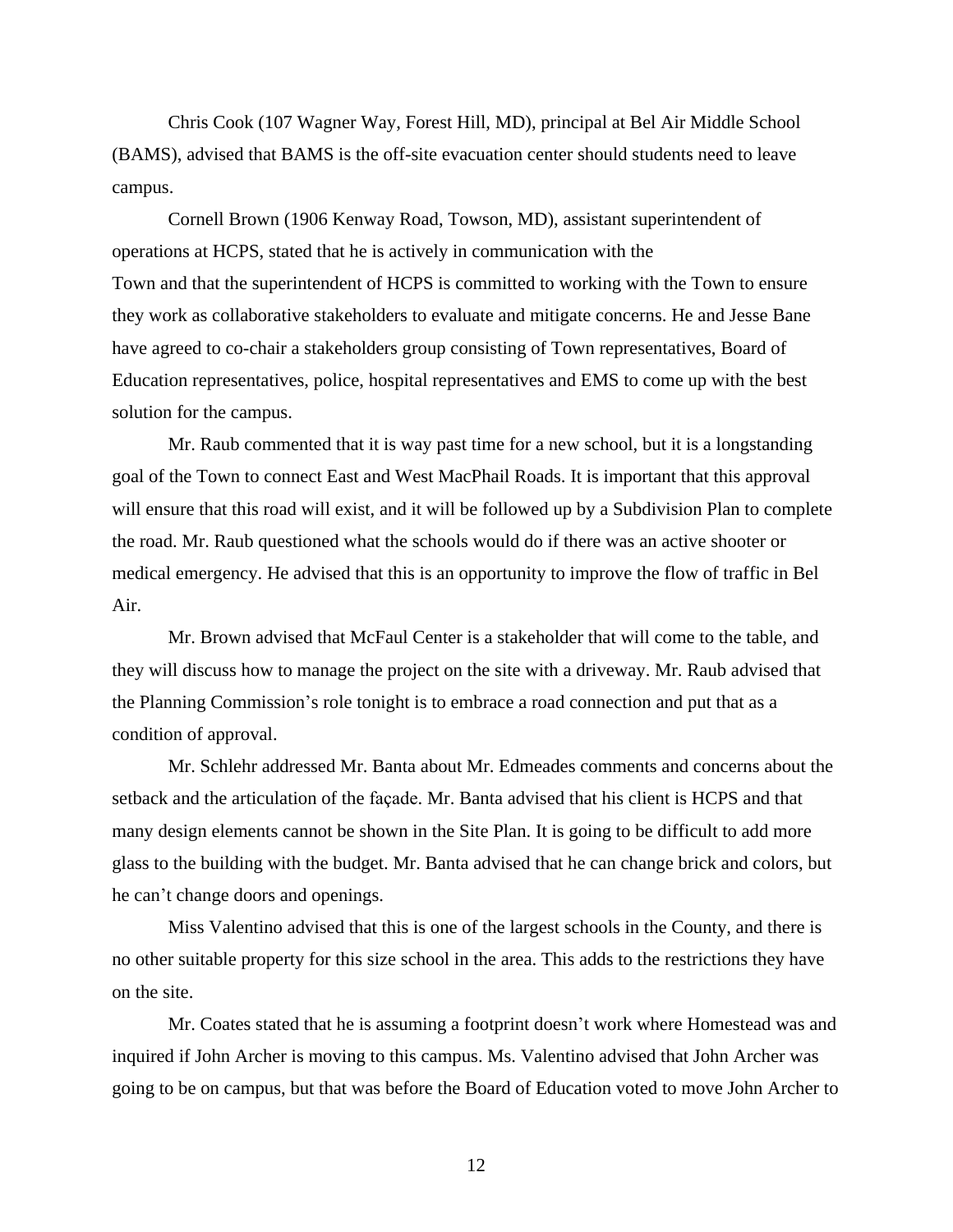the Schucks Road location. She advised BAMS was added to the long-range capital plan to undergo some type of project. If BAMS will be replaced, they will need to have a place to put students while construction is underway.

Mr. Coates advised that he is not sure about making the East and West MacPhail Road connection because the road would run right alongside the school with the way the Site Plan is set up. Ms. Valentino advised that the road has to be looked at from an overall campus perspective, and there are ways to address the location of the road.

Ms. Kissinger-Kelly noted that that the look of the school building is very institutional and inquired if the building could be designed to look similar to Youth's Benefit in Fallston.

Chris Morton (22 Colonial Road), facilities supervisor at HCPS, advised that Homestead-Wakefield and Youth's Benefit are on very different sites, and Youth's Benefit was one of the most challenging schools to build. Mr. Morton addressed Mr. Coates's question by noting that a scope study found the best place for the new building is on high ground.

Principal Cook advised that he walked the neighborhoods around the campus and spoke with residents. He advised that he has not received any complaints from residents during the current construction activity.

Mr. Schlehr advised that there is no left turn signal at Hunsinger, so cars behind a vehicle turning left will have to wait. He advised that it is not true that students are only walking from neighborhoods to the east and west. He sees parents and children coming across Route 924, which is a very dangerous intersection. Mr. Schlehr advised that the Planning Commission put a sidewalk on East MacPhail as a condition of approval for NVS Salon and Spa, but the sidewalk was never constructed. He noted that buses are prohibited from coming out at Idlewild and making a left turn. Mr. Schlehr stated that the Board of Education needs to come up with a plan to get buses with middle and elementary school children out of the campus during construction. Mr. Brown advised that HCPS is working with the transportation and the construction team to work out schedules.

Mr. Powell inquired if Hunsinger is staying the same. Mr. Brown advised that HCPS is committed to working with the Town and SHA to find a solution for that intersection. Mr. Schlehr advised that this is not sufficient to approve this plan tonight.

Mr. Powell noted that SHA controls the traffic signal but not Hunsinger. Mr. Glidden advised that Hunsinger is abutting a State road, so SHA would control the size, location and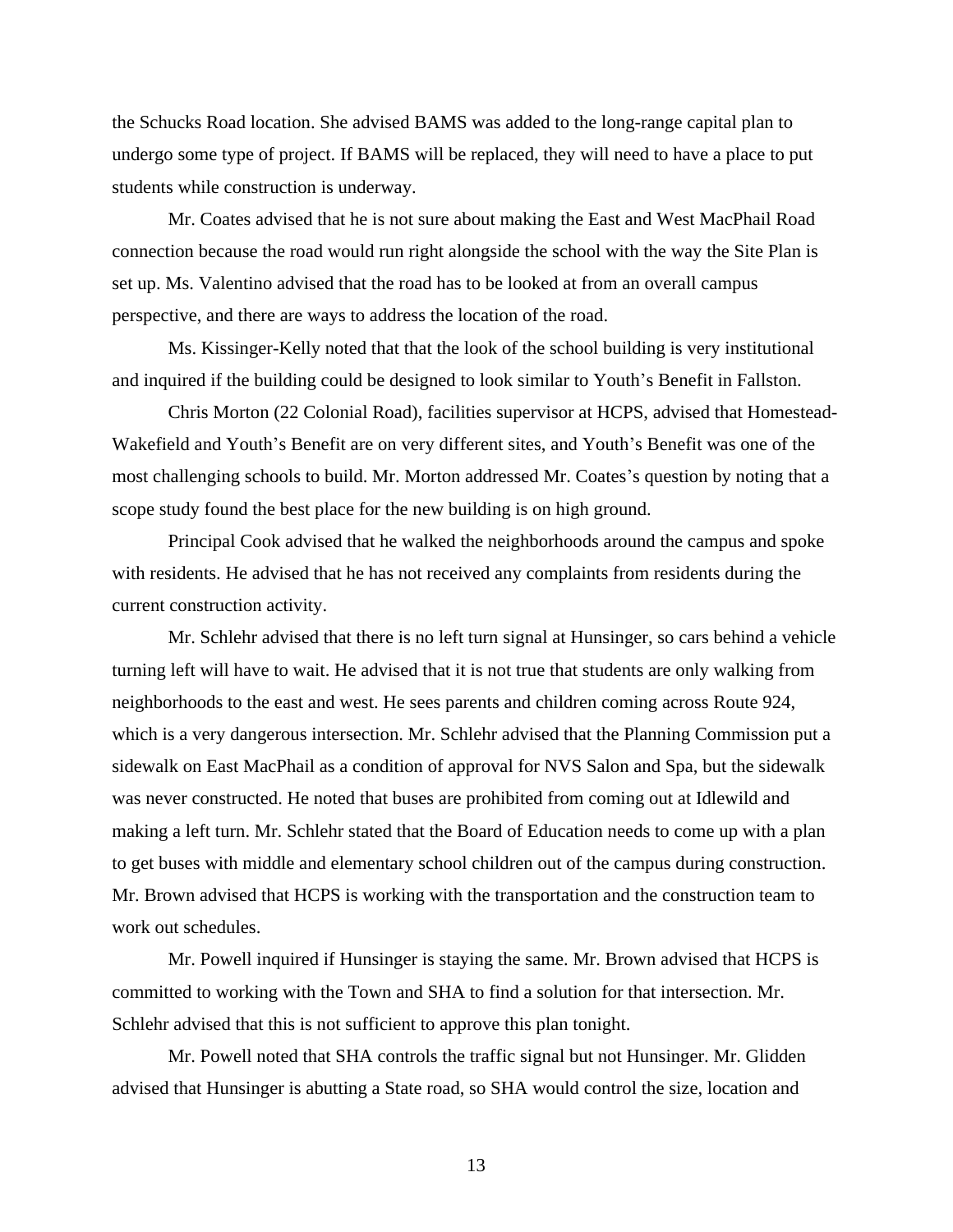design of that entrance. Mr. Powell noted that Hunsinger is one way in and one way out, and that will not work. Mr. Glidden advised that it is the Town staff's position that Hunsinger needs to be improved as part of this project.

Mr. Morton advised that HCPS is committed to working with the Town, but he advised that the Town's decision will impact the schedule and the budget of the school project.

Mr. Powell noted that there is nothing in the Site Plan to address the road connection; it ignored the Comprehensive Plan.

Mr. Brown advised that until March, he was unaware of the desire for a road connection. When he learned of it, he reached out to Kevin Small; he reiterated that he is committed to figure out how to resolve the issues.

Mr. Raub advised that having a condition for a road connection does not delay the project; it just states that a public road will be a part of this project.

Mr. Brown advised that an egress road with a bar like the one at Red Pump Elementary could be a solution. Mr. Powell advised that this does not only concern emergency access, but it is about creating a road to alleviate traffic congestion in Bel Air.

Fran Johnson (124 Archer Street) stated that she is a concerned citizen and chair of the Bel Air Advisory Board of Citizens. She stated that the Planning Commission should table their decision until the stakeholders have discussed the connector road and come to a resolution. As a citizen and chair of that committee, Ms. Johnson agrees that a connection is needed.

Donna Dickey (30 Tolchester Lane), VP of the Kenwood Square Condominium Association, advised that her property backs up to the Board of Education property, and it is a concern that Idlewild Street and a private drive are the only access to campus. She advised that a connection will make it much easier for children at three (3) big schools to get to the hospital and much easier for the general public to get to the hospital as well. Ms. Dickey stated that the Ring Factory intersection is notorious for accidents, but the intersection at MacPhail and Route 24 is perfect and would create walkability and accessibility through the entire Town. Pass-through traffic in downtown will be alleviated with a full-access road through the campus.

Todd Boyle (619 S. Shamrock Road and 115 E. Churchville Road) agreed that a sidewalk is needed next to NVS Salon and Spa. He stated that his children attend Homestead-Wakefield, and a path behind BAMS would be a walkable connector from the campus area to Route 1. Mr.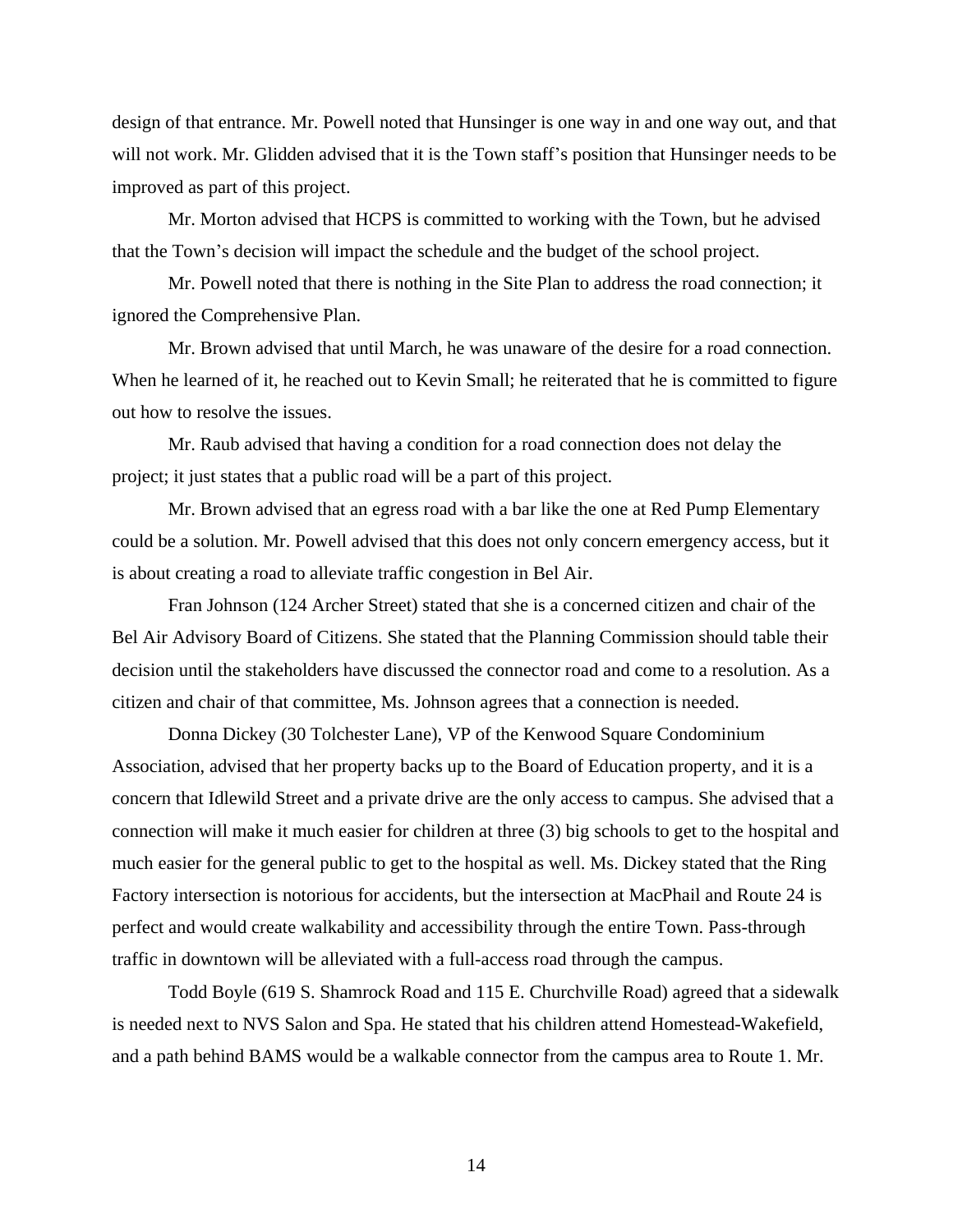Boyle noted that there are four (4) other ballfields at BAMS and BAHS. He suggested making one of the new fields something other than a ballfield.

Charles Moore (2313 Walnut Spring Court, White Hall, MD), Chief of Police, noted that the road connection would help relieve traffic for Baltimore Pike. It would create more direct access to UCMC for Bel Air south neighborhoods, Bel Air Health & Rehab, Wakefield Meadows, Bradford Village and Homestead. He advised that resources can get to the schools easier in the event of a crisis, and the connection would relieve congestion for school traffic and buses.

Mr. Schlehr read the motion that conditioned approval of NVS Salon & Spa on the construction of a sidewalk on East MachPhail.

Trish Heidenreich (37 N. Main Street), director of Economic Development, stated that this project has the potential to change the Town. She advised that it is critical to incorporate the road connection to continue to make the Town vibrant, successful and sustainable. Ms. Heidenreich stated that the Board of Education needs to say that it will create this road connection. She advised that her department looks at economic vitality, quality of life, sustainability, economic impact and long- and short-term curves of what a project can do to a town. Ms. Heidenreich noted that there are 19,502 towns like Bel Air. There is competition, and it's important to connect the road if the Town want to stay vital.

Mr. Small advised that the sidewalk was not created when NVS Salon went it because the sidewalk would have been in the County right-of-way. The County considered that the road had a steep slope, and the sidewalk would be too expensive to build.

Mr. Small advised that there is more than enough time to work through these issues while the school is being built over the next two (2) years. He advised that the staff's position is that the road should be built, and the Final Plan would need to have an alignment on that plan to allow the building to receive a U&O. Mr. Small advised that the Code requires that the Planning Commission must enforce the Comprehensive Plan.

Mr. Keenan advised that the Planning Commission has a legal obligation to enforce the Comprehensive Plan.

Mr. Raub moved and Mr. Coates seconded the motion that the request by Harford County Public Schools for Site Plan approval for 900 S. Main Street & 99 Idlewild Road be approved conditionally and is subject to: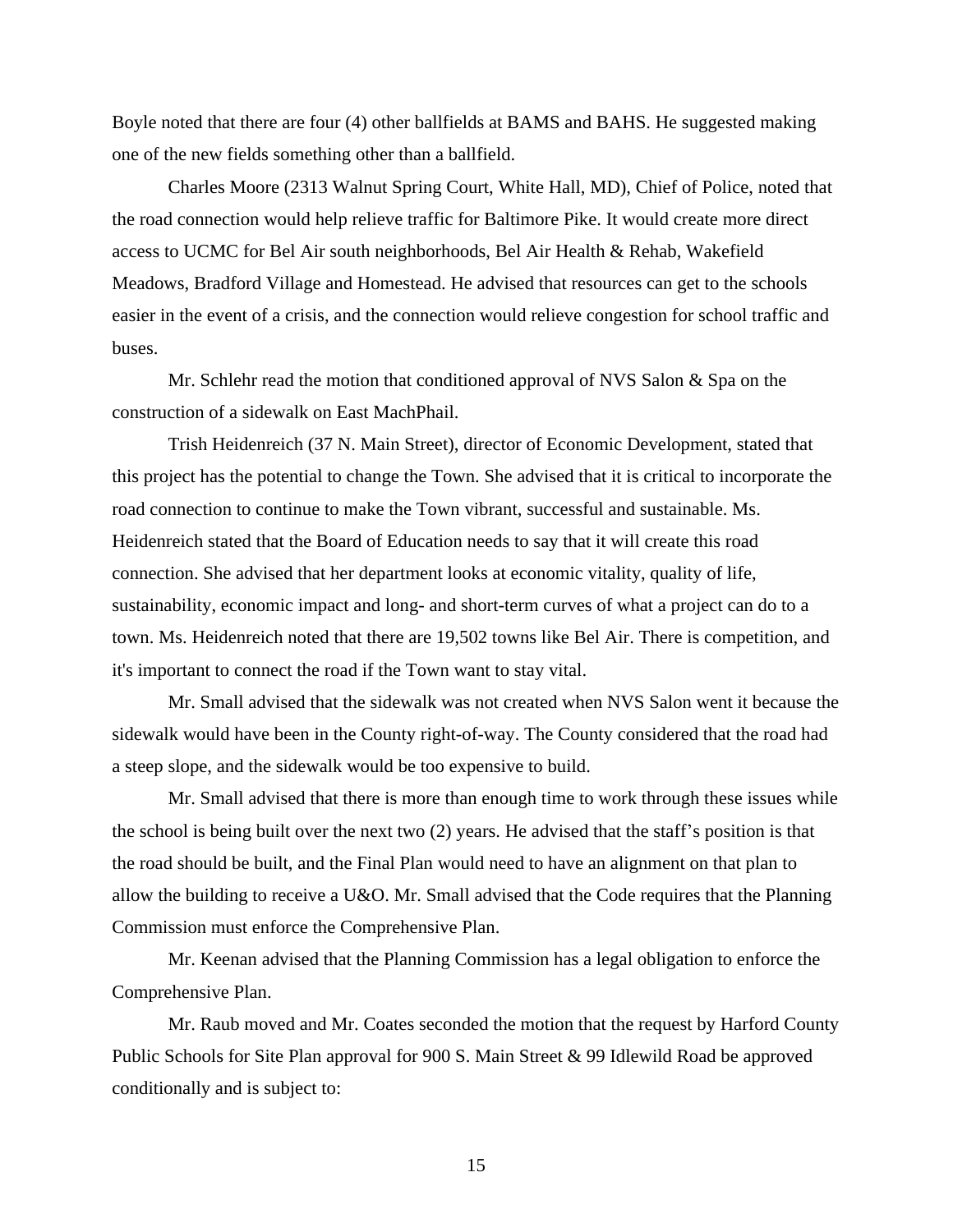- 1. Prior to signature on the Final Plans, submission of a Final Site Plan for signature incorporating comments from this Staff Report, and comments from:
	- a. USDA Harford County Soil Conservation District.
	- b. MD State Highway Administration, pending.
	- c. Harford County Health Department.
	- d. Harford County Fire Department.
	- e. Town architectural consultant (and as further revised).
	- f. Town traffic consultant (and as further revised).
	- g. Pending comments from Harford County and MD-SHA on the traffic impact study.
	- h. Bel Air Public Works memo dated March 21, 2022.
	- i. Bel Air Dept. Planning & Community Development:
		- 1. See appendix to Staff Report for comments on the Site Plan, comments on the Landscape Plan comments and comments on the Forest Conservation Plan.
		- 2. Address the performance standard requirements for playground separation from adjoining lot.
	- j. Signature on the Final Plan by the HCPS Superintendent of Schools obligating that a public road right-of-way for a connecting road across the site from MD Route 924 to the western site boundary line in such a place that will allow extension to West MacPhail Road will be designed and offered for dedication to the Town of Bel Air before Use & Occupancy of the proposed elementary school building. The proposed 50-foot-wide public right-of-way will include a roundabout as part of the HCPS proposed improvements.
	- k. The applicant will present the revised Final Site Plan to the Planning Commission at a scheduled Planning Commission meeting for their review prior to the Chair signing the Final Site Plan.

Ayes: Mr. Coates, Mr. Raub and Mr. Schlehr

Nays: Mr. Powell and Ms. Kissinger-Kelly

The motion carried.

Mr. Raub moved and Mr. Coates seconded the motion that the request by Harford County Public Schools for Landscape Plan approval for 900 S. Main Street & 99 Idlewild Road be approved conditionally and is subject to: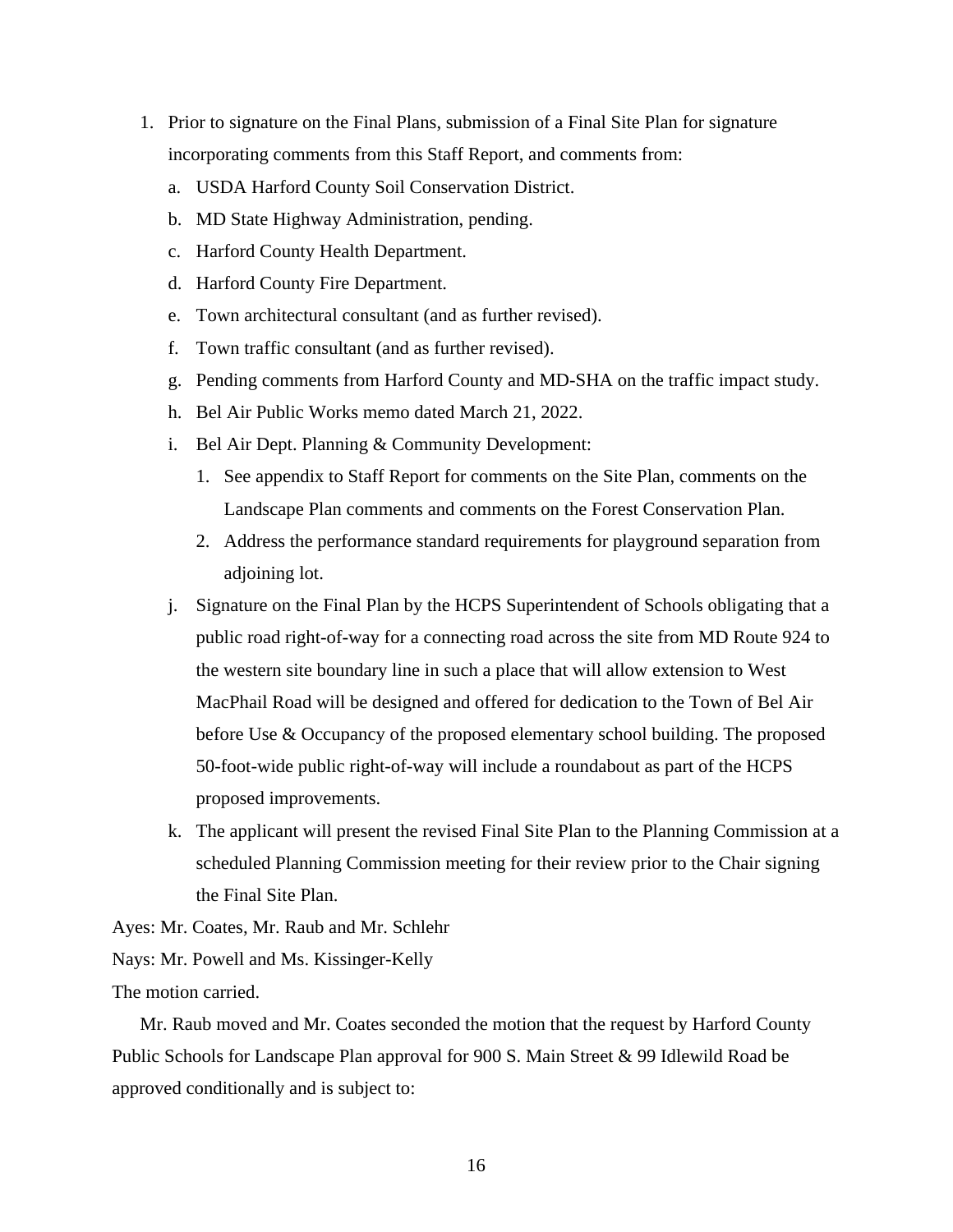- 1. Prior to Building Permit application for the permanent buildings, submission of a Final Site Plan for signature incorporating comments from this Staff Report, and comments from:
	- a. Address all the Landscape Plan comments listed in the appendix to the Staff Report for Case No. 04P-22-02-SP/LP.
- 2. Prior to issuance of a Grading Permit, submission of a Forest Conservation Plan depicting the proposed connecting road across the site.

Ayes: Mr. Coates, Mr. Powell, Mr. Raub, Mr. Schlehr, and Ms. Kissinger-Kelly

Nays: Mr. Powell

The motion carried.

Review 2022 Comprehensive Rezoning applications for recommendations to the Town Board of **Commissioners** 

Mr. Small advised that the Town Board has passed the Comprehensive Plan, and the next step is Comprehensive Rezoning. The Town has received 13 applications for rezoning.

# **603 North Hickory Avenue**

603 North Hickory Avenue is owned by 603 North Hickory Avenue LLC. The requested action is changing R-2 Medium Density Residential (with Transition Overlay) to R-O Residential Office.

Mr. Small advised that the proposed rezoning to R-O District will encourage reuse and redevelopment of the area without the special exception restrictions currently imposed by the Transition Overlay District. The staff recommends rezoning from R-2 to R-O.

Mr. Raub moved, and Mr. Coates seconded the motion to recommend approval of rezoning 603 North Hickory Avenue from R-2 Medium Density Residential (with Transition Overlay) to R-O Residential Office.

Ayes: Mr. Coates, Mr. Powell, Mr. Raub, Mr. Schlehr and Ms. Kissinger-Kelly

Nays: none

The motion carried.

### **615 North Hickory Avenue**

615 North Hickory Avenue is owned by David E. Carey and Rachel E. Rice. The requested action is changing R-2 Medium Density Residential (with Transition Overlay) to R-O Residential Office.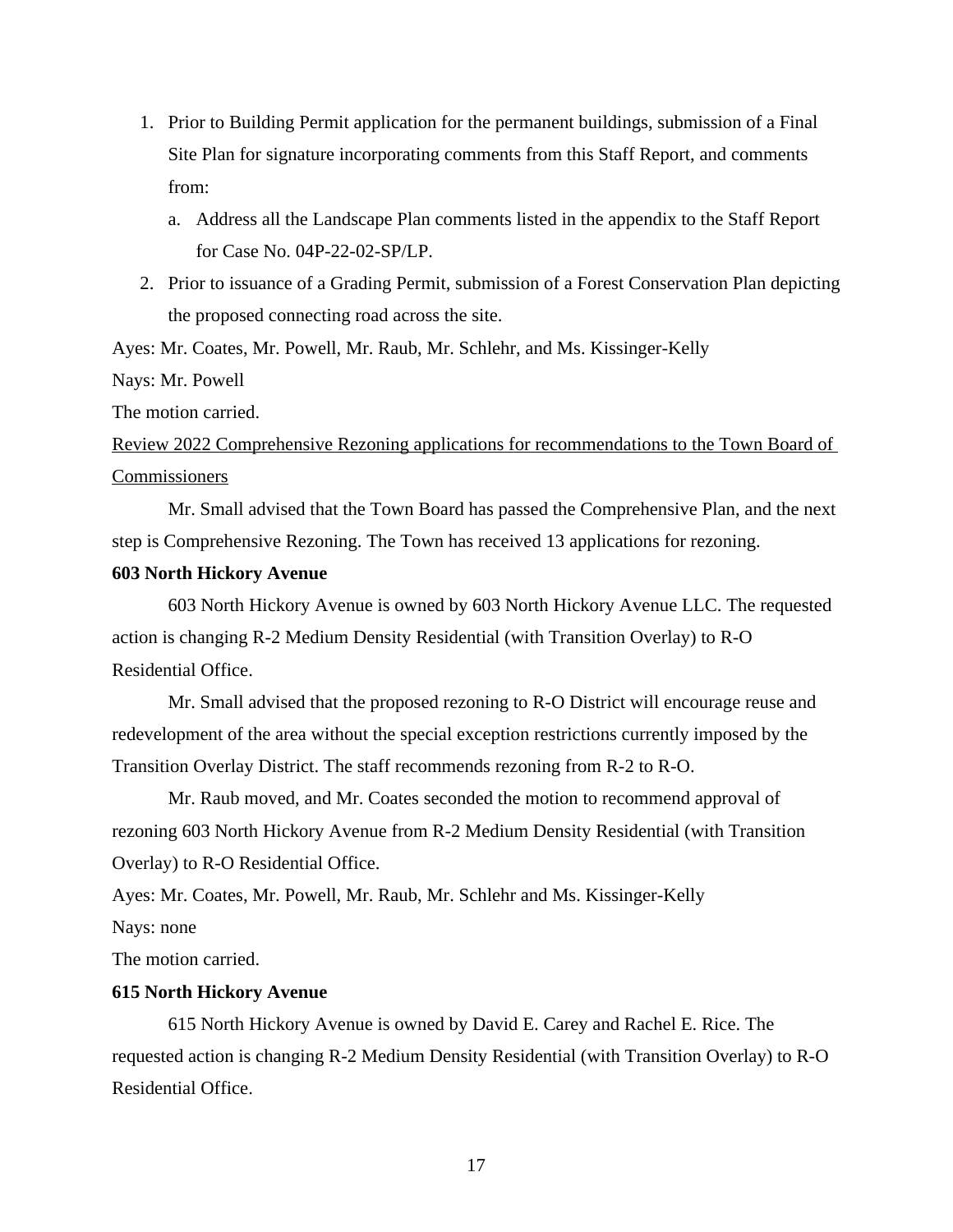Mr. Small advised that the proposed rezoning to R-O District will encourage reuse and redevelopment of the area without the special exception restrictions currently imposed by the Transition Overlay District. The staff recommends rezoning from R-2 to R-O.

Mr. Raub moved, and Mr. Coates seconded the motion to recommend approval of rezoning 615 N. Hickory Avenue from R-2 Medium Density Residential (with Transition Overlay) to R-O Residential Office.

Ayes: Mr. Coates, Mr. Powell, Mr. Raub, Mr. Schlehr and Ms. Kissinger-Kelly Nays: none

The motion carried.

### **30 E. Gordon Street, 38 E. Gordon Street, 44 E. Gordon Street**

30 E. Gordon Street, 38 E. Gordon Street and 44 E. Gordon Street are owned by Colgate Investments. The requested action is changing B-2A Central Business Gateway to B-3A General Business Gateway.

Mr. Small advised that the proposed rezoning of these three (3) properties to B-3A District will encourage development and expansion of retail and service uses. The staff recommends rezoning of 30 E. Gordon Street, 38 E. Gordon Street and 44 E. Gordon Street from B-2A Central Business Gateway to B-3A General Business Gateway District.

Mr. Raub moved, and Mr. Coates seconded the motion to recommend approval of rezoning 30 E. Gordon Street from B-2A Central Business Gateway to B-3A General Business Gateway District.

Ayes: Mr. Coates, Mr. Powell, Mr. Raub, Mr. Schlehr and Ms. Kissinger-Kelly

Nays: none

The motion carried.

Mr. Raub moved, and Mr. Coates seconded the motion to recommend approval of rezoning 38 E. Gordon Street from B-2A Central Business Gateway to B-3A General Business Gateway District.

Ayes: Mr. Coates, Mr. Powell, Mr. Raub, Mr. Schlehr and Ms. Kissinger-Kelly Nays: none

The motion carried.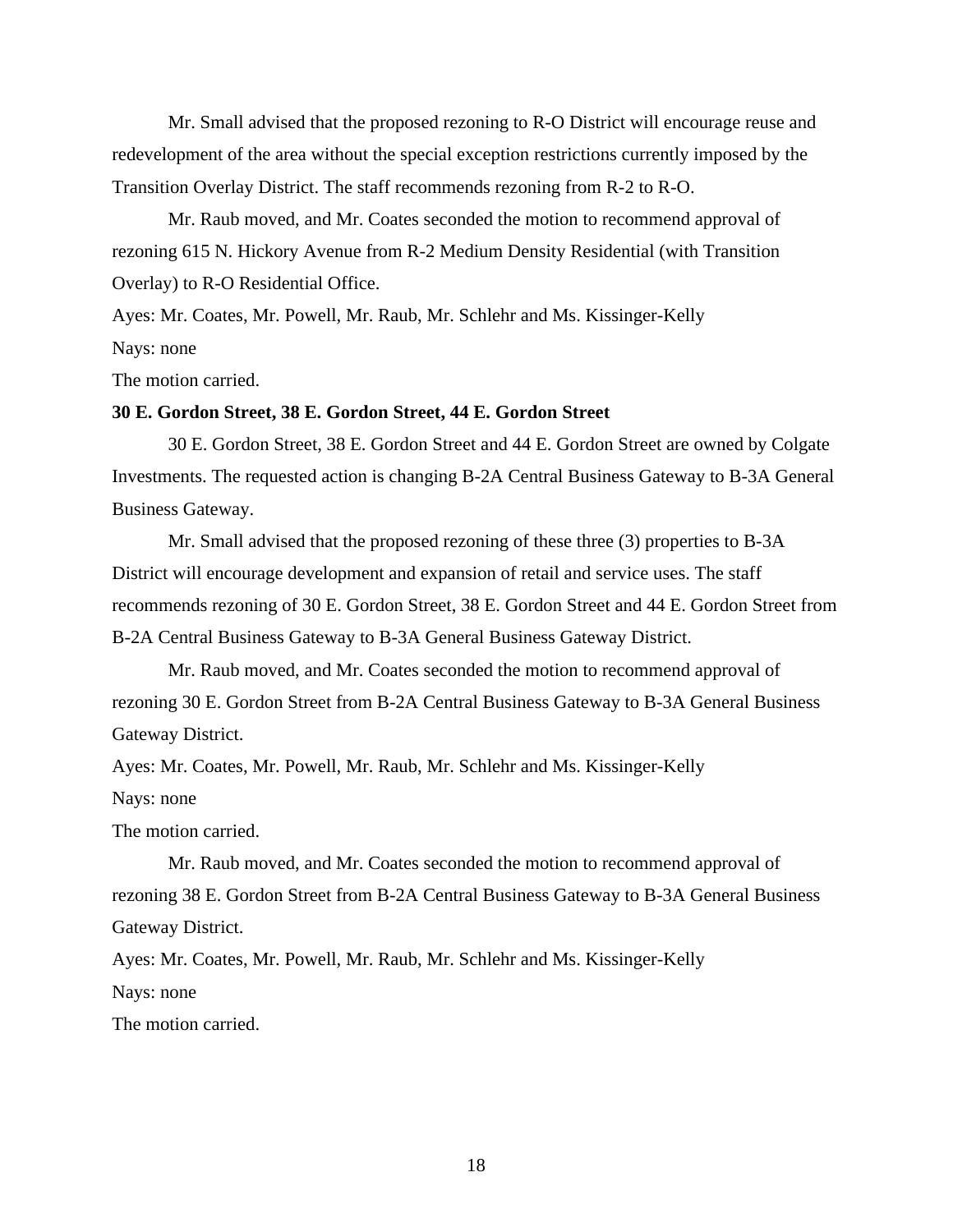Mr. Raub moved, and Mr. Coates seconded the motion to recommend approval of rezoning 44 E. Gordon Street from B-2A Central Business Gateway to B-3A General Business Gateway District.

Ayes: Mr. Coates, Mr. Powell, Mr. Raub, Mr. Schlehr and Ms. Kissinger-Kelly

Nays: none

The motion carried.

### **43 E. Broadway, 45 E. Broadway**

43 E. Broadway and 45 E. Broadway are owned by Colgate Investments. The requested action is changing R-2 Medium Density Residential (with Transition Overlay) to B-3A General Business Gateway.

Mr. Small advised that the proposed rezoning of both properties to B-3A District will encourage development and expansion of retail and service uses. The staff recommends rezoning of both properties from R-2 to B-3A.

Mr. Raub moved, and Mr. Coates seconded the motion to recommend approval of rezoning of 43 E. Broadway from R-2 Medium Density Residential (with Transition Overlay) to B-3A General Business Gateway.

Ayes: Mr. Coates, Mr. Powell, Mr. Raub, Mr. Schlehr and Ms. Kissinger-Kelly

Nays: none

The motion carried.

Mr. Raub moved, and Mr. Coates seconded the motion to a recommend approval of rezoning of 45 E. Broadway from R-2 Medium Density Residential (with Transition Overlay) to B-3A General Business Gateway.

Ayes: Mr. Coates, Mr. Powell, Mr. Raub, Mr. Schlehr and Ms. Kissinger-Kelly

Nays: none

The motion carried.

#### **53 E. Broadway, 57 E. Broadway**

53 E. Broadway and 57 E. Broadway are owned by Colgate Investments. The requested action is changing R-2 Medium Density Residential (with Transition Overlay) to B-3A General Business Gateway.

Mr. Small advised that the rezoning of these properties to B-3A will encourage development and expansion of retail and service uses in a section of the neighborhood where the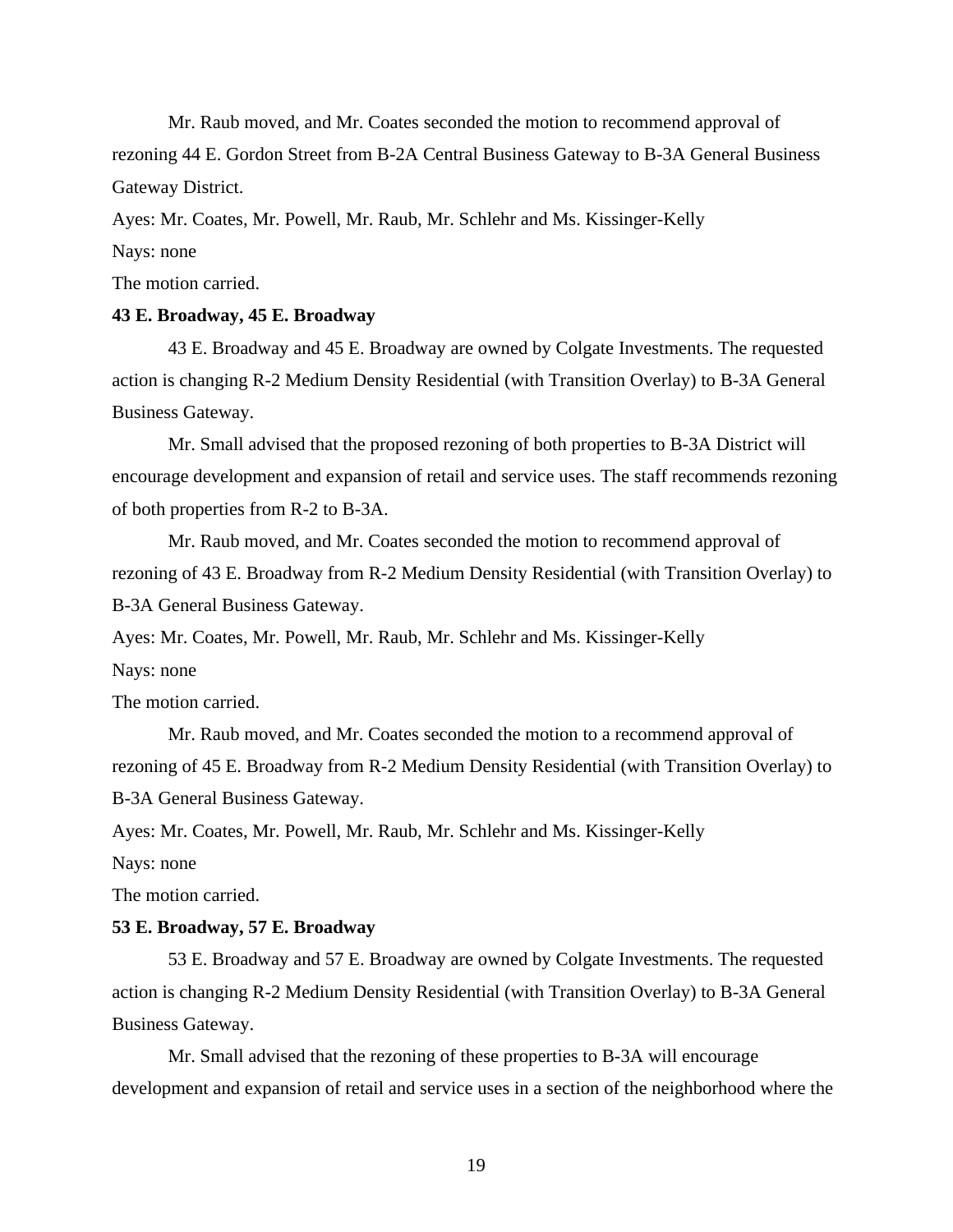uses contain and connect with residential. The staff does not recommend rezoning these properties from R-2 Medium Density Residential (with Transition Overlay) to B-3A General Business Gateway District.

Joseph Snee (112 S. Main Street) stated that he respectfully disagrees with staff analysis for 53 E. Broadway and 57 E. Broadway. Mr. Snee stated that he practiced law at 205 E. Broadway for years and has watched the neighborhood transition from single-family homes to business uses. He stated that he has inventoried them, and offices and institutional uses represent 60 percent of land uses between Main Street and Hickory along Broadway. Mr. Snee stated that transition has occurred on both the northbound and southbound sides contrary to Town staff's analysis. He stated that an arterial State road is well suited for a commercial and mixed use development. Mr. Snee stated that the staff analysis ignores the Town's Comprehensive Plan, which the Planning Commission is duty-bound to follow. Mr. Snee stated that there is only one opportunity every 10 years for rezoning, and the Commission should be forward-looking. He advised that the Town only has one (1) annexation opportunity left, so the Town has to go vertical. Mr. Snee requested that the Town consider these properties for infill development and asked for rezoning from R-2 to B-3A.

Stephen Klein (3501 Dillon Street, Baltimore, MD) stated that his family has been working on renovating the store for the last 18 months: and they deferred to the Comprehensive Rezoning process prior to submitting plans for updating the store, keeping in mind competition coming to Harford Mall and wanting to present a first class experience to the Bel Air community. Mr. Klein stated that they are respectful of the Town's desire to provide good development opportunities in the future and that is what they are here for today.

Marshall Klein (2011 Klein Plaza Drive, Forest Hill, MD) stated that the family is committed to the Town of Bel Air and Harford County, and they have been trying to redevelop their store in Bel Air for quite some time. Mr. Klein stated that the store is antiquated, and the Town residents deserve better. He stated that they want the Town to be forward-looking, and they only have this chance once every ten years. Mr. Klein stated that they are looking at what they can do with the ancillary parcels behind the store and request rezoning to have the flexibility to do something great in Bel Air.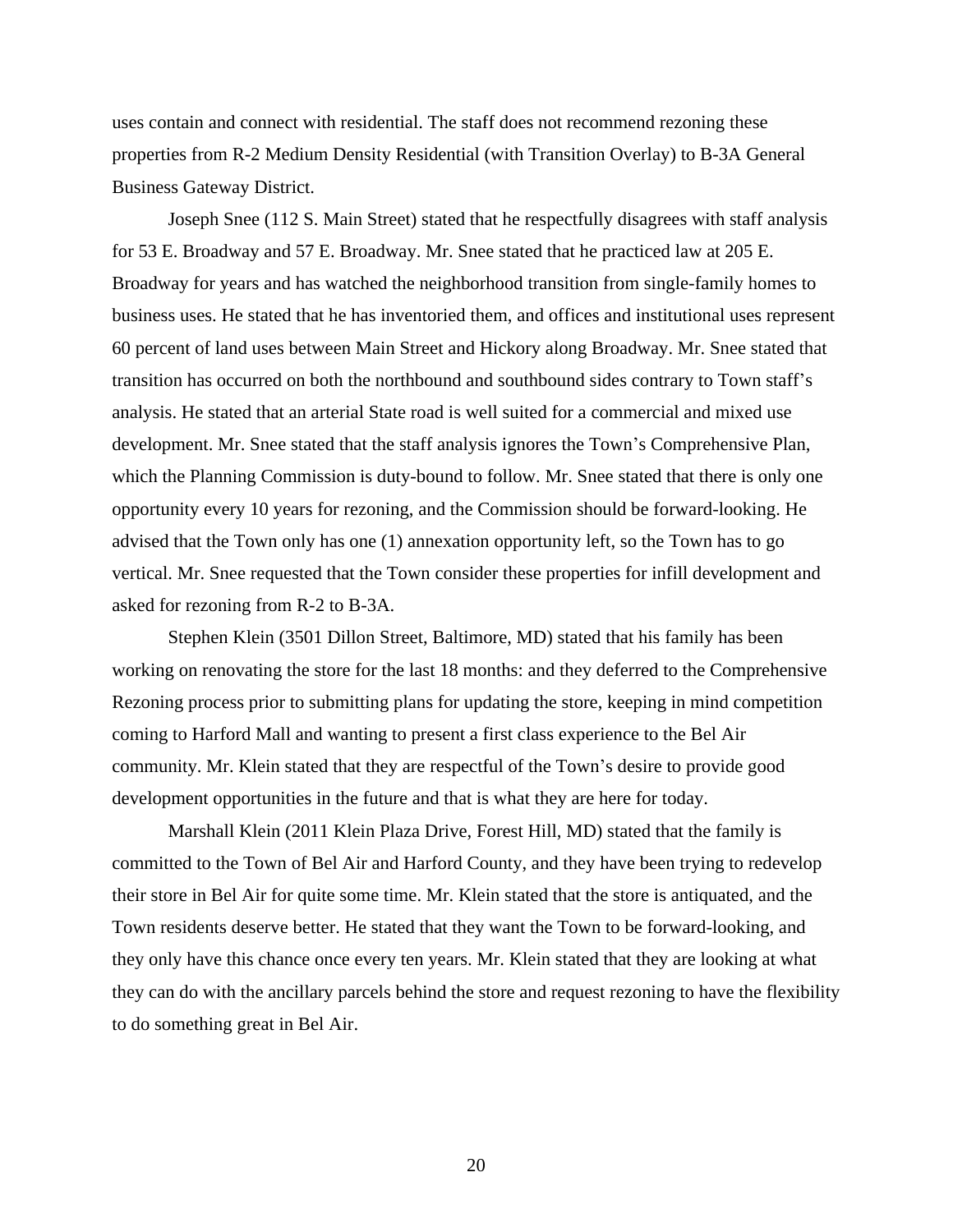Mr. Schlehr advised that Broadway is probably the oldest street in Bel Air, and it is the most attractive entry into the Town; but most of the buildings are not residences anymore. He advised that the Town would give up a lot of green space with these two (2) properties.

Mr. Powell advised that he sees a distinction between 53 and 57 E. Broadway as 57 is opposite apartments and next to houses. He pointed out that 53 backs up to the Gordon Street properties.

Mr. Coates moved, and Mr. Raub seconded the motion to recommend approval of rezoning 53 E. Broadway from R-2 Medium Density Residential (with Transition Overlay) to B-3A General Business Gateway.

Ayes: Mr. Coates, Mr. Powell, Mr. Raub, Mr. Schlehr and Ms. Kissinger-Kelly

Nays: none

The motion carried.

Mr. Powell moved, and Mr. Coates seconded the motion to recommend against request to rezone 57 E. Broadway from R-2 Medium Density Residential (with Transition Overlay) to B-3A General Business Gateway.

Ayes: Mr. Coates, Mr. Powell, Mr. Raub, Mr. Schlehr and Ms. Kissinger-Kelly

Nays: none

The motion carried.

# **1200 E. Churchville Road**

1200 E. Churchville Road is owned by St. Mathew Lutheran Church. The requested action is changing R-2 Medium Density to B-1 Limited Business for future Lot 1-A, 1307 Moores Mill Road.

Mr. Small advised that the additional B-1 zoning will allow the Church to maximize remaining land outside of the floodplain, forest retention and wetlands. It must be kept in mind that the existing sensitive environmental features are priorities for protection in the Comprehensive Plan. Town staff recommends rezoning of this 3.90-acre property from R-2 Medium Density Residential to B-1 Limited Business District.

Mr. Raub moved, and Mr. Coates seconded the motion to recommend approval of rezoning a 3.90 acre portion of 1200 E. Churchville Road from R-2 Medium Density Residential to B-1 Limited Business.

Ayes: Mr. Coates, Mr. Powell, Mr. Raub, Mr. Schlehr and Ms. Kissinger-Kelly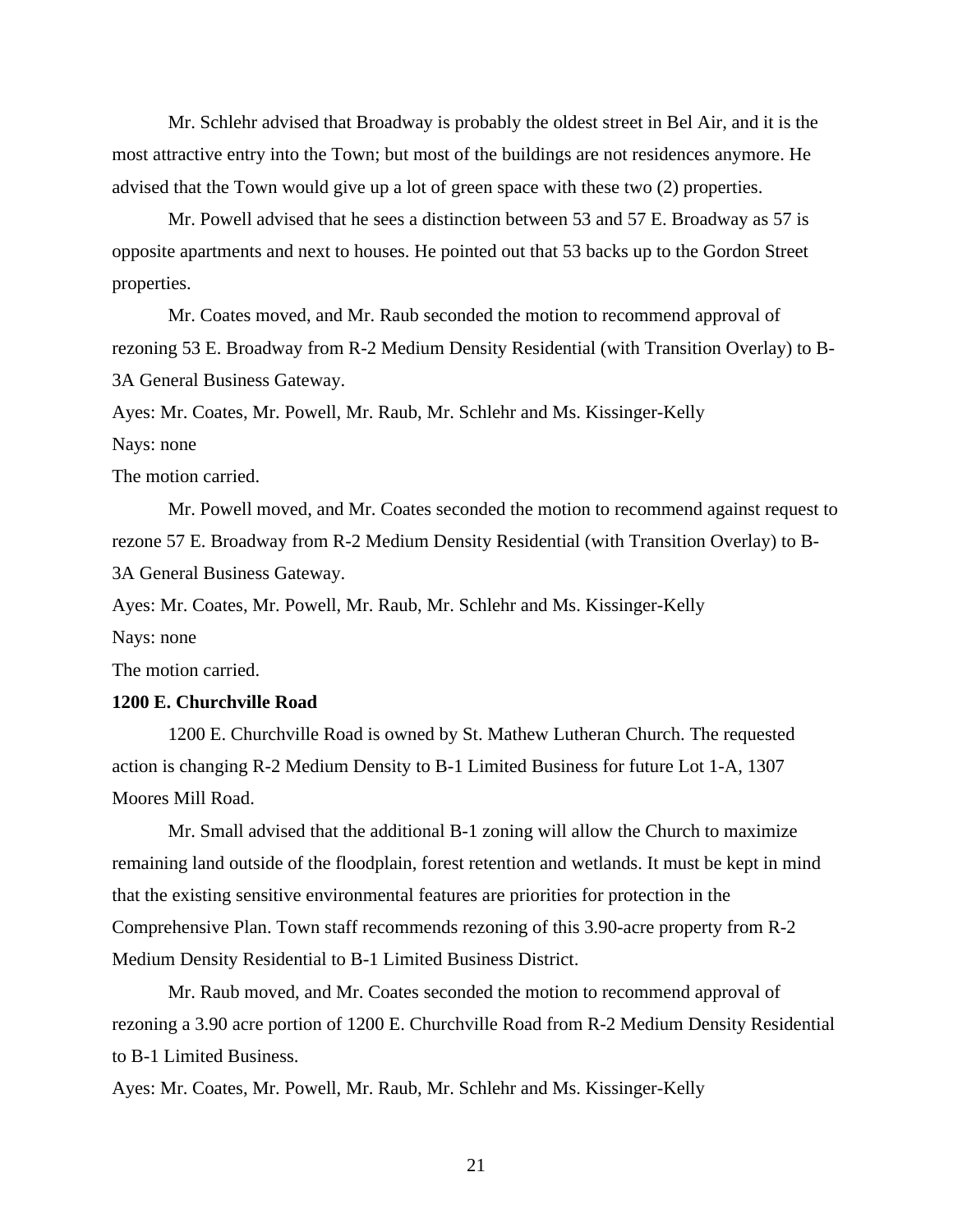#### Nays: none

The motion carried.

### **109 E. Churchville Road**

109 E. Churchville Road is owned by MDP Ltd Liability Ltd Partnership. The requested action is changing R-O Residential Office to B-2A Central Business Gateway.

Mr. Small advised that the proposed rezoning to B-2A District will encourage development of retail uses which are not common for this area. Staff recommends rezoning of this property from R-O Residential Office to B-2A Central Business Gateway District.

Mr. Raub moved, and Mr. Coates seconded the motion to recommend approval of rezoning 109 E. Churchville Road from R-O Residential Office to B-2A Central Business Gateway.

Ayes: Mr. Coates, Mr. Powell, Mr. Raub, Mr. Schlehr and Ms. Kissinger-Kelly Nays: none

The motion carried.

# **221 Maitland Street**

221 Maitland Street is owned by Phillip Miller & Denise Miller. The requested action is changing R-O Residential Office to B-2A Central Business Gateway.

Mr. Small advised that the proposed rezoning to B-2A District will encourage development of retail uses which are not common for this area. Staff recommends rezoning this property from R-O Residential Office to B-2A Central Business Gateway District.

Mr. Raub moved, and Mr. Coates seconded the motion to recommend approval of rezoning 221 Maitland Street from R-O Residential Office to B-2A Central Business Gateway. Ayes: Mr. Coates, Mr. Powell, Mr. Raub, Mr. Schlehr and Ms. Kissinger-Kelly

Nays: none

The motion carried.

## **212 Archer Street**

212 Archer Street is owned by 212 Archer Street LLC. The requested action is changing R-2 Medium Density Residential (with Transition Overlay) to B3-A General Business Gateway.

Mr. Small advised that the rezoning to B-3A District will encourage development and expansion of retail and service uses along Baltimore Pike. Staff recommends rezoning of this